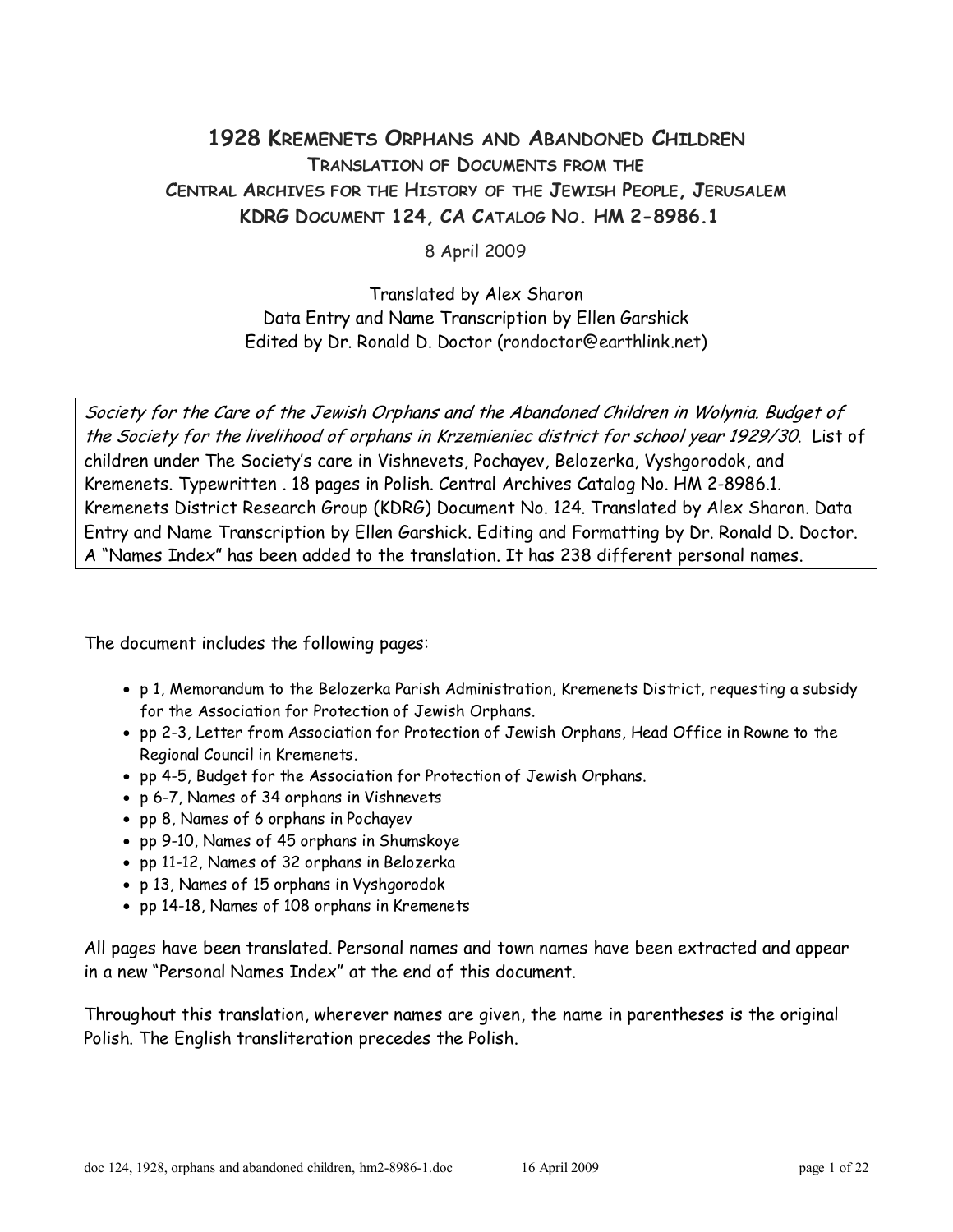[p1]

Belozerka Parish Administration Kremenets District 9 June 1928 TO Ref. 2976 Provincial Branch

in Kremenets

Subject: Request for subsidy by The Association for Protection of Jewish Orphans

> Attached is a copy of a resolution regarding assistance to Association for Protection of Jewish Orphans, following your request No.451/28 from May 24, 1928,

At the same time we would like to let you inform that there are is no evidence that Jewish children from this parish are under the supervision of above Association.

signed by: Parish administrator and parish secretary

Pisarz gminy WóJt gminy. usla Wydint Powiatowy EMIENCO

Kremenets District Branch stamp Received on 12 June 1928 File: 451

#### Translator's notes

- 1. It is evident from pp. 2 & 3 of the document that the above letter was addressed to the Kremenets Branch of the Provincial Council.
- 2. The branch letter No. 451/28 is not available for translation.
- 3. A copy of the parish resolution is not available for review either, and it is not clear how the parish responded
- 4. Parish notables obviously are not telling the whole truth, since on pages 11 and 12 there is a list of thirty two (32) Jewish orphans located in Bialozorka under the supervision of the Association.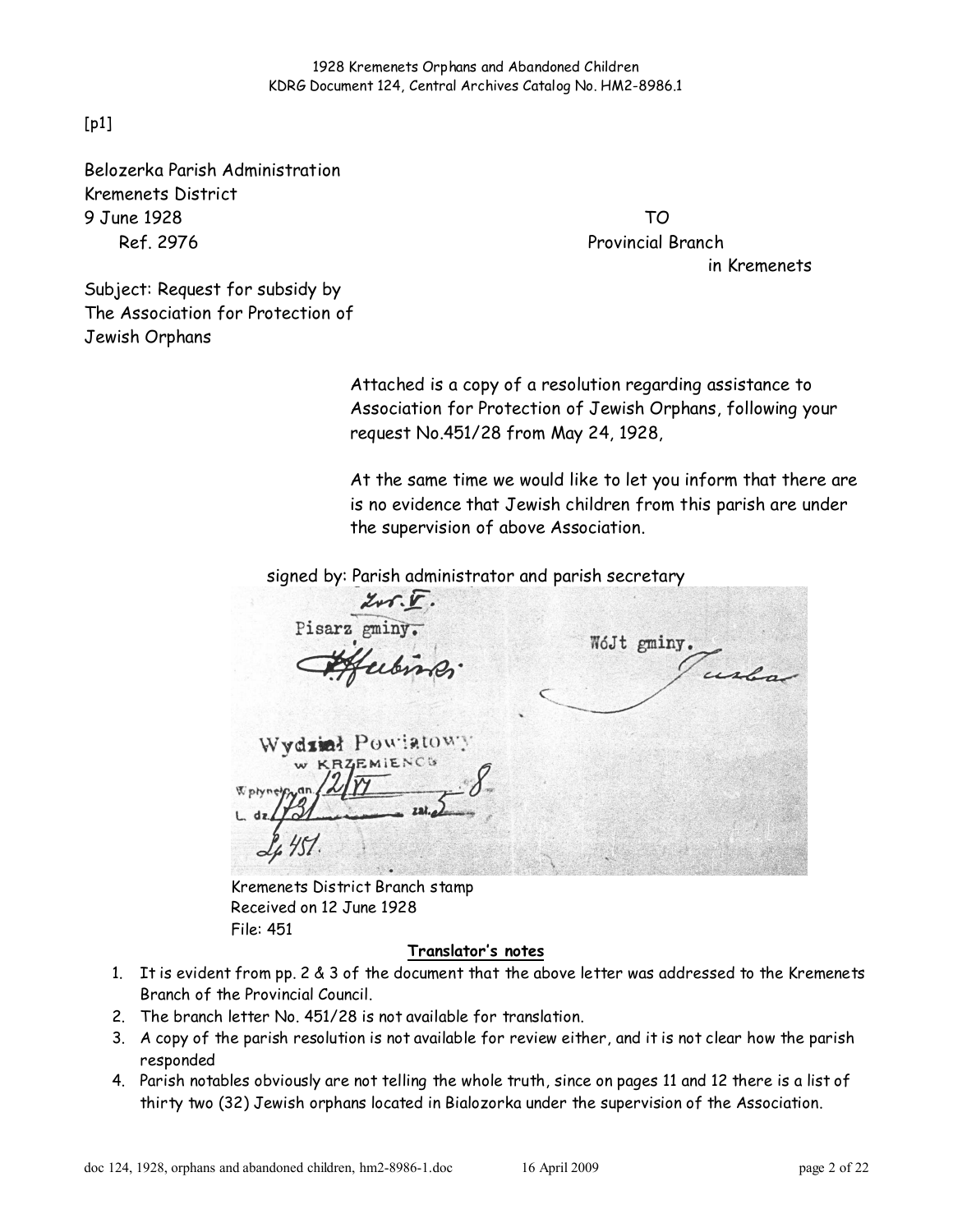pp 2-3

### HEAD OFFICE WOLYN ASSOCIATION FOR THE PROTECTION OF JEWISH ORPHANS AND NEGLECTED CHILDREN 13 Litewska Street, Rowne

Reference: 2589/28 Reference: 2589/28

- To

Regional Council

in Kremenets

It has been now eight years since our Association engaged in protection for poor and neglected orphans. During this time, the Association provided orphans with shelter, food, medical assistance, general and professional education, etc. Our main effort remains to establish suitable conditions for their general and professional education. The best proof of our successful activities in this particular field is the fact that currently in Kremenets District there are 96 independent ex-orphans who are managing with the work of their own hands to provide for their own livelihood. Our Association, besides 80 orphans in the Kremenets orphanage also assists 220 orphans located in the following towns of the Kremenets District: Vishgorodok (Wyszogrodek), Vishnevets (Wisniowiec), Bialozerka (Bialozerka), Shumskoye (Szumsk) and Pochaev (Poczajow). All orphans are provided with assistance, clothing, medical help and general and professional education.

We are convinced that we will be able to achieve results that are even more successful in the general and professional education fields, when our efforts are concentrated in assisting children residing in small towns. In those small towns, children currently are not receiving adequate education in trades that are available only in larger towns – we could assist them in establishing dormitories and educational courses.

The first step in order to achieve the goal is to build in Vishnevets (Wisniowiec) a home for children of productive age since this town has already established the sole Kremenets District trade school available for all District's children.

Improvements in our continuous activities and especially in trade education programs depend on the amounts of grants received from the communal organizations.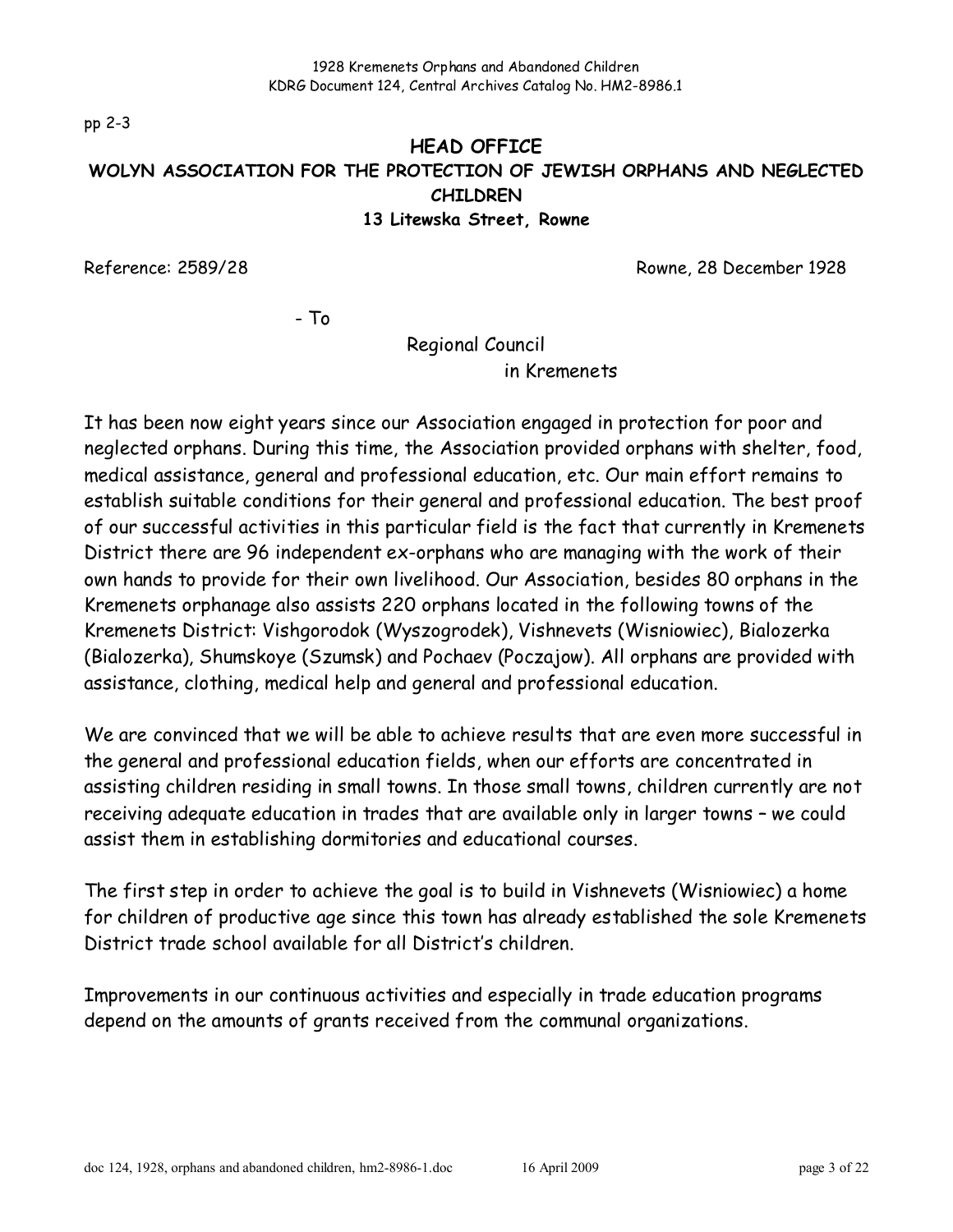We would like to remind you that during the past years, the majority of Kremenets District Commune Councils refused to provide any or very little assistance. Kremenets Regional Council also provided very small grant.

Beside the lack of assistance from the commune councils and organizations, our past activities continued under the great stress and efforts but due to our current material situation, we can not afford to take full financial responsibilities for year 1929/30 for about 50% of the needed costs.

We believe that our long experience in social assistance and our efforts in soliciting funds, gave us moral grounds to obtain funds from the Regional Council to cover deficit in amount of Zł 26,340, which constitutes about 50% of the general expenses.

We refer to Article 5 of the Social Assistance Rules and Regulations, which states that the communal councils are responsible for supplementing assistance provided by parishes and small towns.

Our budget for year 1929/30 and complete list of children are appended to this letter with the kind request to provide Association funds related to the number of children and scope of our work.

We are awaiting your written reply

Sekretarz rzewodniczacy

Signatures of Chairman and Secretary

**Attachments**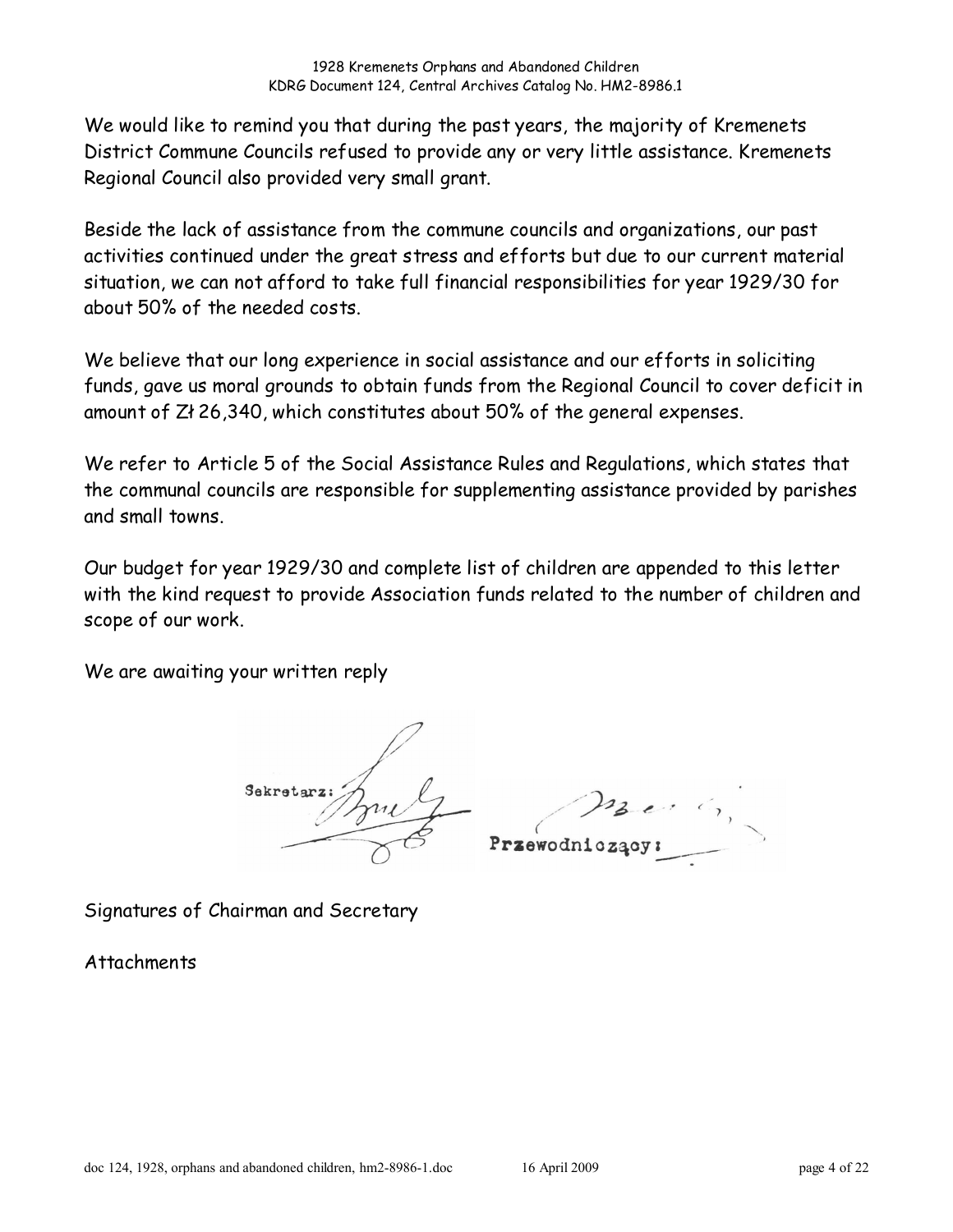[pp 4]

### **BUDGET**

### OF THE ASSOCIATION FOR PROTECTION OF JEWISH ORPHANS AND NEGLECTED CHILDREN IN WOLYN TO PROVIDE FOR ORPHANS IN KREMENETS DISTRICT FOR YEAR 1929/30

#### ------------------------------------------

### EXPENSES (in Polish Zlotys)

| <u> Orphanage Care Costs</u>                                                                                          | Monthly | Annually | Total  |
|-----------------------------------------------------------------------------------------------------------------------|---------|----------|--------|
| Livelihood costs for 20 children @ Zł 1.25/child per day                                                              | 750     |          |        |
|                                                                                                                       | 20      |          |        |
| Medical care for 20 children @ Zł.1.00 / child per month<br>Trade Instructions for 10 children @ Zł 3.00/child/ month | 30      |          |        |
|                                                                                                                       |         |          |        |
| General education for 15 children @ Zł 2.00/child/month                                                               | 830     | 9,960    |        |
| Personnel:                                                                                                            |         |          |        |
| 1 Manager                                                                                                             | 150     |          |        |
| 1 Teacher                                                                                                             | 125     |          |        |
| 2 General help                                                                                                        | 80      |          |        |
|                                                                                                                       | 355     | 4,260    |        |
|                                                                                                                       |         |          |        |
| Clothing                                                                                                              |         | 2,000    |        |
| <b>Building Rent</b>                                                                                                  |         | 1,800    |        |
| <b>Utilities</b>                                                                                                      |         | 1,200    | 19,220 |
|                                                                                                                       |         |          |        |
| Outside Institutional Care Costs                                                                                      |         |          |        |
| Livelihood for 220 children                                                                                           | 1,696   |          |        |
| General education for 170 children                                                                                    | 340     |          |        |
| Trade instructions for 58 children                                                                                    | 255     |          |        |
| Medical care                                                                                                          | 14      |          |        |
|                                                                                                                       | 2,305   | 27,660   |        |
| Clothing                                                                                                              |         | 4,200    | 31,860 |
| <b>Total Expenses</b>                                                                                                 |         |          | 51,080 |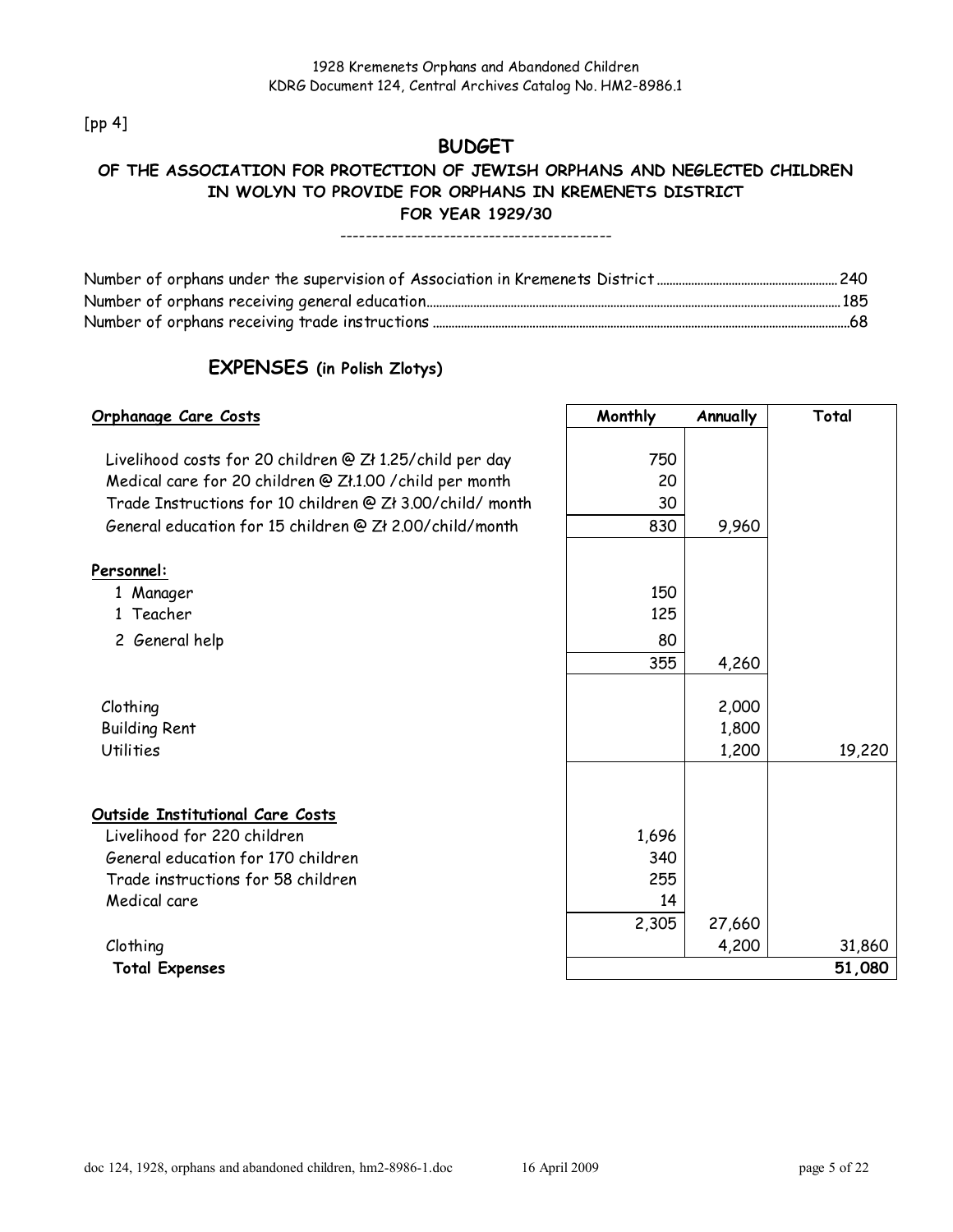[p5]

|                                    | Monthly | Annually | Total  |
|------------------------------------|---------|----------|--------|
|                                    |         |          |        |
| <b>Expenses</b>                    |         |          | 51,080 |
| <b>INCOME</b> (in Polish Zlotys)   |         |          |        |
| Membership fees                    |         | 7,080    |        |
| Gifts                              |         | 1,200    |        |
| Children stage performances        |         | 7,180    |        |
| Overseas relief (landsmanshaftens) |         | 1,800    |        |
| Others                             |         | 2,200    |        |
| Central Commmittee                 |         | 5,280    |        |
| <b>Total Income</b>                |         | 24,740   |        |
| Deficit                            |         | 26,340   | 51,080 |

Signed by Chairman and Secretary (signatures are illegible).

 $m_{\tau}$ ,  $\zeta$ Przewodniczący:  $\frac{1}{\sqrt{2}}$ Sekretarz:

Translator's Notes

- 1. All Income and Expenses are given in Polish Zloty.
- 2. 1929 Exchange rates (median value) 1\$US = 5.31 Polish Zloty, i.e. total deficit = \$US 4,960
- 3. The signatures are illegible.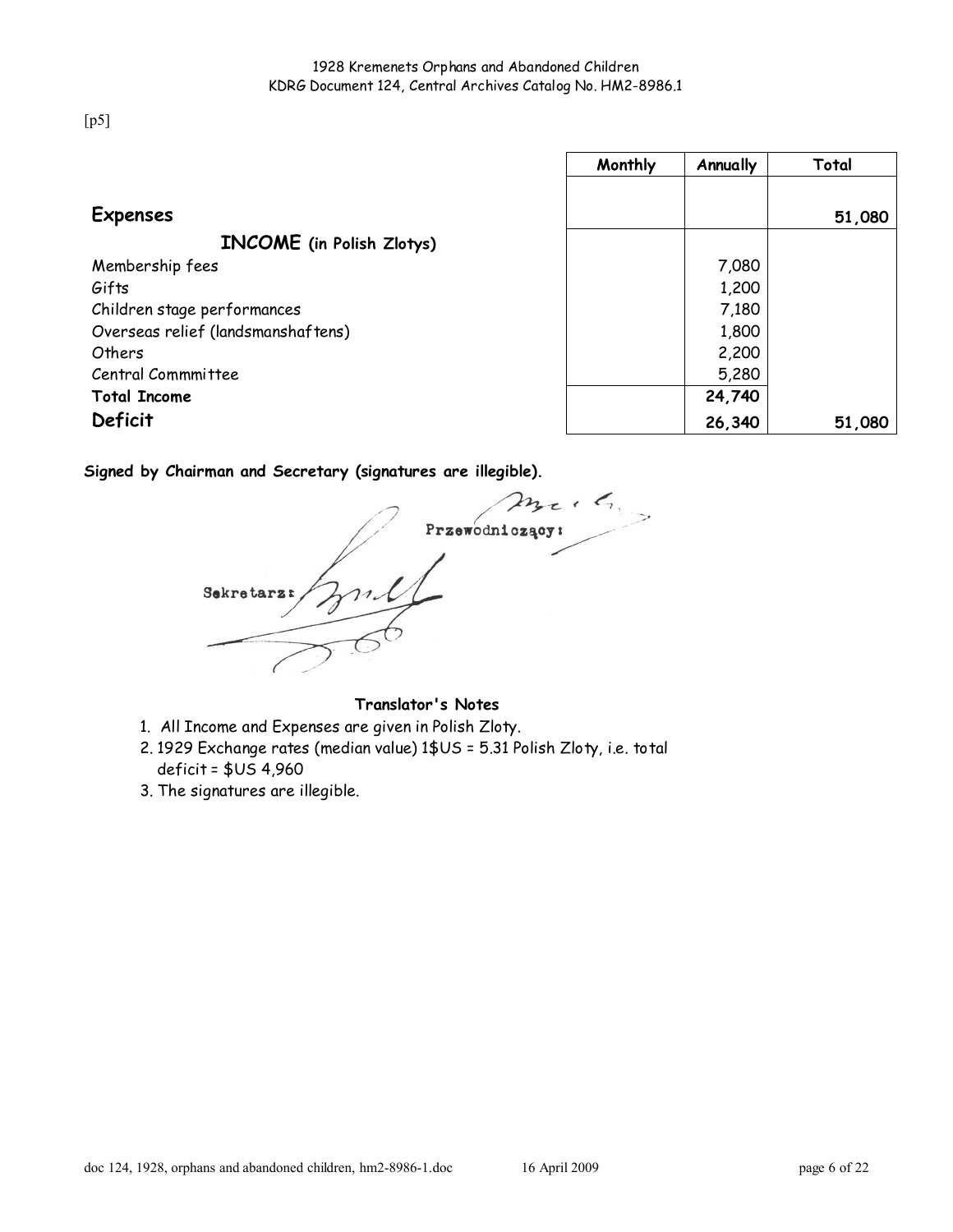#### Translator's Notes

- 1. Pages 6 to 18 provide names of orphans and abandoned children in several towns in the Kremenets District.
- 2. The name lists were appended to the Association letter dated December 28, 1928. Refer to pp 2 and 3.
- 3. Every page has a table with three identical columns.
	- a. Sequential No.
	- b. Child's surname and first name
	- c. Age
- 4. The Association Chairman and Secretary for each town signed every page.

[pages 6-7]

# List

### Orphans under Association care in Vishnevets (Wisniowcu)

|      |                | <b>KDRG Transliteration</b> |                   |            |            | <b>Polish Transcription</b> |                   |
|------|----------------|-----------------------------|-------------------|------------|------------|-----------------------------|-------------------|
| Page | Line<br>No.    | Surname                     | <b>Given Name</b> | <u>Age</u> | Town       | Surname                     | <b>Given Name</b> |
| 6    | $\mathbf{1}$   | Shterenberg                 | Ester             | 14         | Vishnevets | Szterenberg                 | Estera            |
| 6    | $\overline{c}$ | Shterenberg                 | Mindel            | 13         | Vishnevets | Szterenberg                 | Mindla            |
| 6    | 3              | Shterenberg                 | Hirsh             | 12         | Vishnevets | Szterenberg                 | Hersz             |
| 6    | 4              | Korenfeld                   | Dvore             | 13         | Vishnevets | Korenfeld                   | Dwojra            |
| 6    | 5              | Goldberg                    | Leyzer            | 14         | Vishnevets | Goldberg                    | Lejzer            |
| 6    | 6              | Leyder                      | Golda             | 9          | Vishnevets | Lejder                      | Golda             |
| 6    | $\overline{7}$ | Britva                      | Brantsye          | 15         | Vishnevets | Brytwa                      | <b>Brantsia</b>   |
| 6    | 8              | Sudman                      | Sore              | 12         | Vishnevets | Sudman                      | Sura              |
| 6    | 9              | <b>Butshner</b>             | Etil              | 12         | Vishnevets | Buchner                     | Etla              |
| 6    | 10             | Britva                      | <b>Dvore</b>      | 12         | Vishnevets | Brytwa                      | <b>Dwojra</b>     |
| 6    | 11             | Britva                      | Chaya             | 11         | Vishnevets | Brytwa                      | Chaja             |
| 6    | 12             | Britva                      | Yisrael           | 9          | Vishnevets | Brytwa                      | Srul              |
| 6    | 13             | Yafe                        | Fayvil            | 12         | Vishnevets | Jofe                        | Fajwel            |
| 6    | 14             | Adler                       | Bluma             | 14         | Vishnevets | Adler                       | Bluma             |
| 6    | 15             | Adler                       | Feyga             | 12         | Vishnevets | Adler                       | Fejga             |
| 6    | 16             | Segal                       | Ester             | 13         | Vishnevets | Segal                       | Estera            |
| 6    | 17             | Segal                       | Vesye             | 11         | Vishnevets | Segal                       | Wesia             |
| 6    | 18             | Sheyer                      | Basye             | 11         | Vishnevets | Szejer                      | Basia             |
| 6    | 19             | <b>Butshner</b>             | Risa              | 10         | Vishnevets | <b>Buchner</b>              | Rysia             |
| 6    | 20             | Ayzenberg                   | <b>Yakov</b>      | 14         | Vishnevets | Ajzenberg                   | Jakob             |
| 6    | 21             | Blinder                     | Cheyzkel          | 13         | Vishnevets | Blinder                     | Chaskiel          |
| 6    | 22             | Marchbeyn                   | Sosa              | 13         | Vishnevets | Marchbejn                   | Sosia             |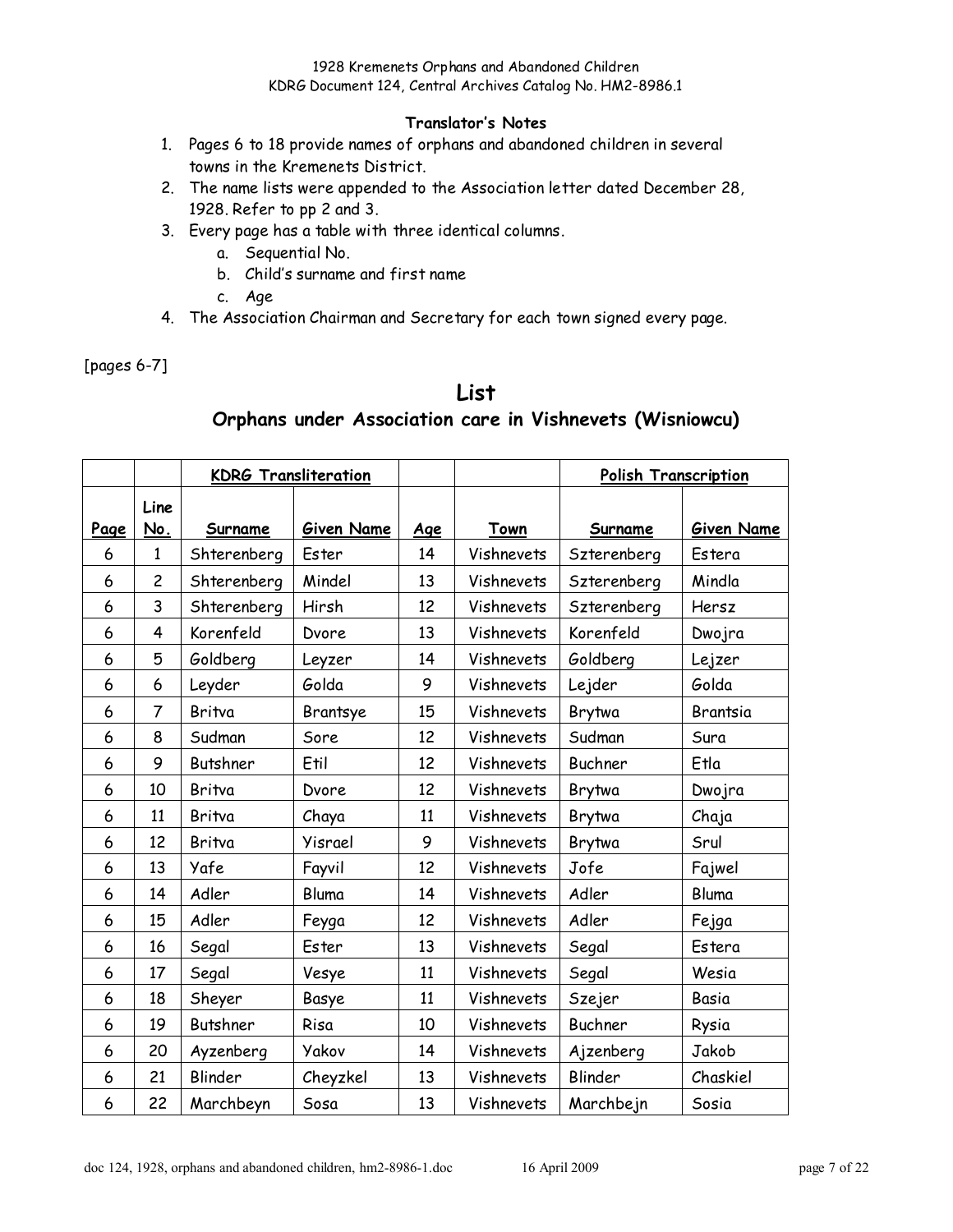1928 Kremenets Orphans and Abandoned Children KDRG Document 124, Central Archives Catalog No. HM2-8986.1

|                |             | <b>KDRG Transliteration</b> |            |            |             | <b>Polish Transcription</b> |            |
|----------------|-------------|-----------------------------|------------|------------|-------------|-----------------------------|------------|
| Page           | Line<br>No. | Surname                     | Given Name | <u>Age</u> | <b>Town</b> | Surname                     | Given Name |
| 6              | 23          | Marchbeyn                   | David      | 11         | Vishnevets  | Marchbejn                   | Dawid      |
| 7              | 24          | Korin                       | Yitschak   | 8          | Vishnevets  | Korin                       | Icchok     |
| 7              | 25          | Korin                       | Beril      | 11         | Vishnevets  | Korin                       | Berl       |
| 7              | 26          | Korin                       | Leybish    | 13         | Vishnevets  | Korin                       | Lejbisz    |
| 7              | 27          | Korin                       | Miryam     | 12         | Vishnevets  | Korin                       | Marjim     |
| 7              | 28          | Margulis                    | Idel       | 13         | Vishnevets  | Margulis                    | Idel       |
| 7              | 29          | Kelner                      | Ester      | 15         | Vishnevets  | Kelner                      | Estera     |
| 7              | 30          | Korin                       | Ude        | 12         | Vishnevets  | Korin                       | Udja       |
| 7              | 31          | Leyder                      | Leybish    | 14         | Vishnevets  | Lejder                      | Lejbisz    |
| $\overline{7}$ | 32          | Shmakler                    | Baba       | 11         | Vishnevets  | Szmakler                    | Babi       |
| 7              | 33          | Shmakler                    | Bentsion   | 13         | Vishnevets  | Szmakler                    | Bencjon    |
| 7              | 34          | Zilbershteyn                | Mordekhay  | 15         | Vishnevets  | Zylbersztejn                | Mordcha    |

Przewodzioszopi Sekretars

[p8]

List Orphans under Association care in Pochayev (Poczajow)

|      |                    |           | <b>KDRG Transliteration</b> |            |             | <b>Polish Transcription</b> |              |  |
|------|--------------------|-----------|-----------------------------|------------|-------------|-----------------------------|--------------|--|
| Page | Line<br><u>No.</u> | Surname   | Given Name                  | <u>Age</u> | <u>Town</u> | Surname                     | Given Name   |  |
| 8    |                    | Motshan   | Malka                       | 15         | Pochayev    | Moczan                      | Malka        |  |
| 8    | 2                  | Burd      | Feyga                       | 14         | Pochayev    | Burd                        | Fejga        |  |
| 8    | 3                  | Lerner    | Basye                       | 14         | Pochayev    | Lerner                      | Basia        |  |
| 8    | 4                  | Rudman    | Rachel                      | 15         | Pochayev    | Rudman                      | Ruchla       |  |
| 8    | 5                  | Zilberman | Velvel                      | 9          | Pochayev    | Zilberman                   | Welwel       |  |
| 8    | 6                  | Hendelman | Moshe Hirsh                 | 13         | Pochayev    | Gendelman                   | Mojsze Hersz |  |

Mer 2

Przewodniczący:

Greule (1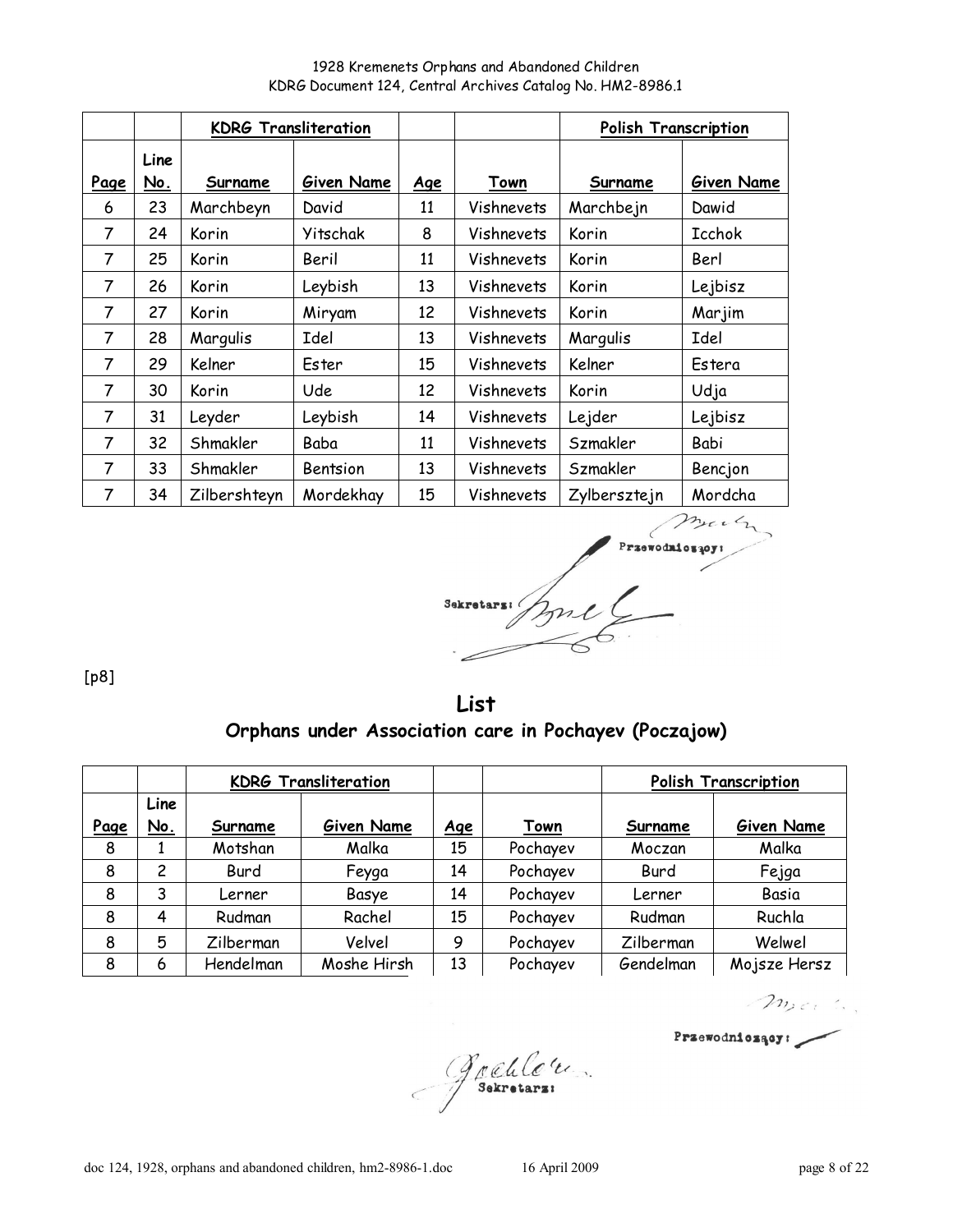[pp 9-10]

# List Orphans under Association care in Shumskoye (Szumsk)

|      |                |              | <b>KDRG Transliteration</b> |                |           | Polish Transcription |            |
|------|----------------|--------------|-----------------------------|----------------|-----------|----------------------|------------|
| Page | Line<br>No.    | Surname      | Given Name                  | <u>Age</u>     | Town      | Surname              | Given Name |
| 9    | 1              | Klepker      | Golda                       | 15             | Shumskoye | Klepkier             | Golda      |
| 9    | $\overline{c}$ | Klepker      | Mendel                      | 8              | Shumskoye | Klepkier             | Mendel     |
| 9    | 3              | Maldavan     | Sore                        | 15             | Shumskoye | Maldawan             | Sura       |
| 9    | 4              | Maldavan     | Uron                        | 10             | Shumskoye | Maldawan             | Uran       |
| 9    | 5              | Glezer       | Yosif                       | 16             | Shumskoye | Glezer               | Josif      |
| 9    | 6              | Glezer       | Avraham                     | 13             | Shumskoye | Glezer               | Abram      |
| 9    | 7              | Akerman      | Efraim                      | 15             | Shumskoye | Akerman              | Froim      |
| 9    | 8              | Akerman      | <b>Yakov</b>                | 12             | Shumskoye | Akerman              | Jakob      |
| 9    | 9              | Akerman      | Nate                        | 13             | Shumskoye | Akerman              | Nuta       |
| 9    | 10             | Akerman      | Sore                        | 8              | Shumskoye | Akerman              | Sara       |
| 9    | 11             | Dikshteyn    | Sore                        | 16             | Shumskoye | <b>Diksztejn</b>     | Sara       |
| 9    | 12             | Torozin      | Chayim                      | 15             | Shumskoye | Torozyn              | Chaim      |
| 9    | 13             | Libovitsh    | <b>Yakov Leyb</b>           | 15             | Shumskoye | Libowicz             | Jakob Lejb |
| 9    | 14             | Vayner       | Yosif                       | 13             | Shumskoye | Wajner               | Josif      |
| 9    | 15             | Vayner       | Rachel                      | 11             | Shumskoye | Wajner               | Ruchla     |
| 9    | 16             | Vayner       | Avraham                     | 9              | Shumskoye | Wajner               | Abram      |
| 9    | 17             | Vayner       | Mala                        | $\overline{7}$ | Shumskoye | Wajner               | Mala       |
| 9    | 18             | Zober        | Brayndil                    | 15             | Shumskoye | Zober                | Brajndla   |
| 9    | 19             | Zober        | Etil                        | 12             | Shumskoye | Zober                | Etla       |
| 9    | 20             | Garendar     | Natan                       | 12             | Shumskoye | Garendar             | Nusem      |
| 9    | 21             | Garendar     | Bene                        | 15             | Shumskoye | Garendar             | Beni       |
| 9    | 22             | Hurvits      | Chayim                      | 12             | Shumskoye | Hurwic               | Chaim      |
| 9    | 23             | Zilber       | Mikhel                      | 15             | Shumskoye | Zylber               | Michel     |
| 9    | 24             | Katz         | Bene                        | 15             | Shumskoye | Kac                  | Beni       |
| 9    | 25             | Katz         | Fayvil                      | 15             | Shumskoye | Kac                  | Fajwel     |
| 10   | 26             | Vaynshelboym | Brukhe                      | 15             | Shumskoye | Wajnszelbojm         | Chawa      |
| 10   | 27             | Efrus        | Chave                       | 13             | Shumskoye | Efros                | Chawa      |
| 10   | 28             | Perluk       | Ester                       | 15             | Shumskoye | Perluk               | Estera     |
| 10   | 29             | Shechved     | <b>Yakov</b>                | 16             | Shumskoye | Szechwed             | Jakob      |
| 10   | 30             | Shechved     | Etil                        | 13             | Shumskoye | Szechwed             | Etla       |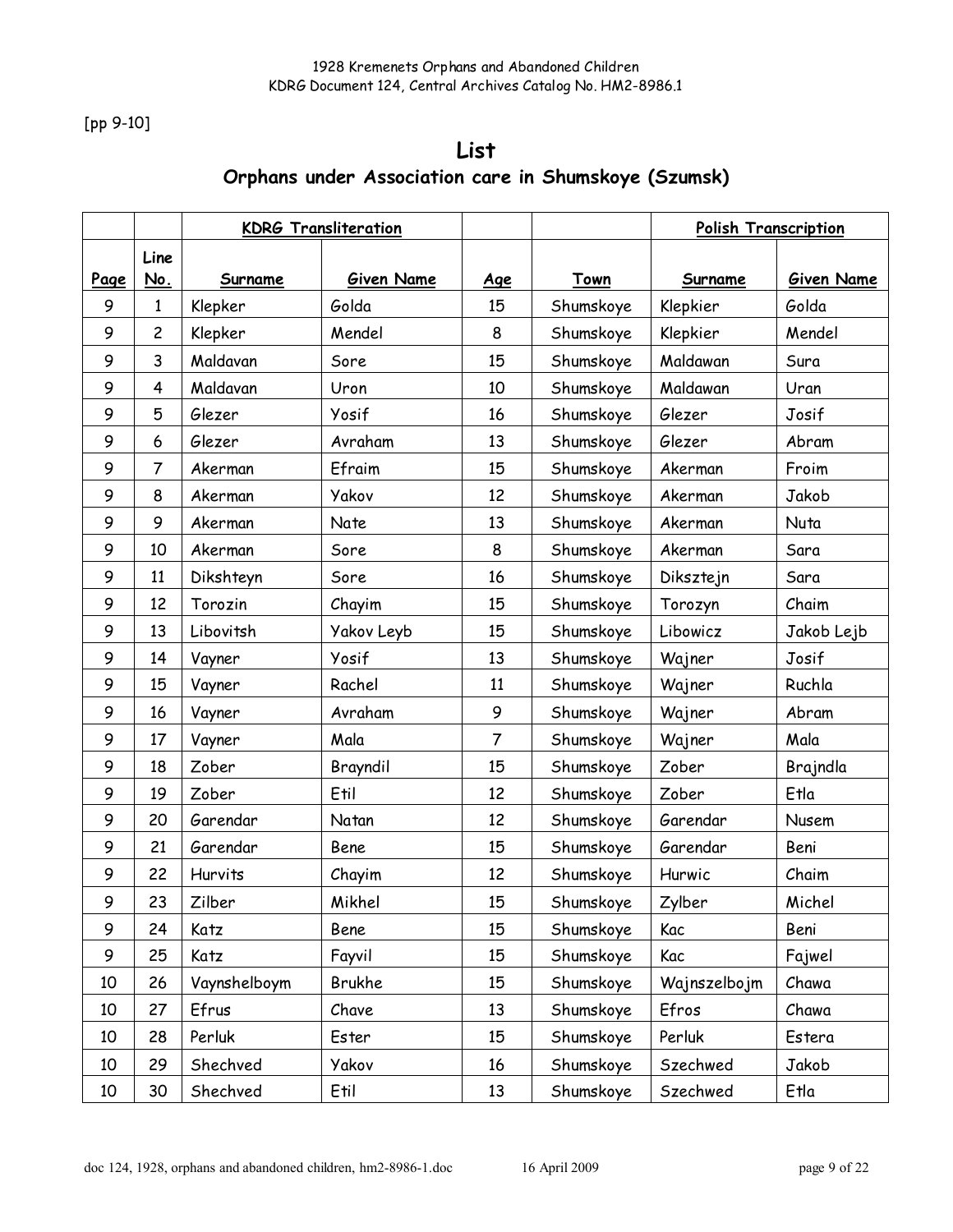|      |             | <b>KDRG Transliteration</b> |                     |            |           | Polish Transcription |                 |
|------|-------------|-----------------------------|---------------------|------------|-----------|----------------------|-----------------|
| Page | Line<br>No. | Surname                     | Given Name          | <u>Age</u> | Town      | Surname              | Given Name      |
| 10   | 31          | Sudman                      | Chana               | 12         | Shumskoye | Sudman               | Chana           |
| 10   | 32          | Magid                       | Golda               | 14         | Shumskoye | Magid                | Golda           |
| 10   | 33          | Shir                        | Toyba               | 16         | Shumskoye | Szyr                 | Tojba           |
| 10   | 34          | Treyger                     | Malka               | 15         | Shumskoye | Trejger              | Malka           |
| 10   | 35          | Klepker                     | Yakov               | 9          | Shumskoye | Klepkier             | Jakob           |
| 10   | 36          | Klepker                     | Miril               | 12         | Shumskoye | Klepkier             | Mirla           |
| 10   | 37          | Klepkier                    | Avraham             | 10         | Shumskoye | Klepkier             | Abram           |
| 10   | 38          | Servetnik                   | Shiker              | 16         | Shumskoye | Serwetnik            | Szykier         |
| 10   | 39          | Kutas                       | Avraham<br>Yitschak | 9          | Shumskoye | Kutas                | Abram<br>Icchok |
| 10   | 40          | Kutas                       | Matil               | 6          | Shumskoye | Kutas                | Motel           |
| 10   | 41          | Kutas                       | Sore                | 4          | Shumskoye | Kutas                | Sura            |
| 10   | 42          | Vayner                      | Yoel                | 16         | Shumskoye | Wajner               | Jojl            |
| 10   | 43          | Vayner                      | Velvel              | 14         | Shumskoye | Wajner               | Welwel          |
| 10   | 44          | Blinder                     | Moshe               | 13         | Shumskoye | Blinder              | Mojsze          |
| 10   | 45          | Rozenovayk                  | Yitschak            | 8          | Shumskoye | Rozenowajk           | Icchok          |

 $\sum_{\lambda}$ Sekretarz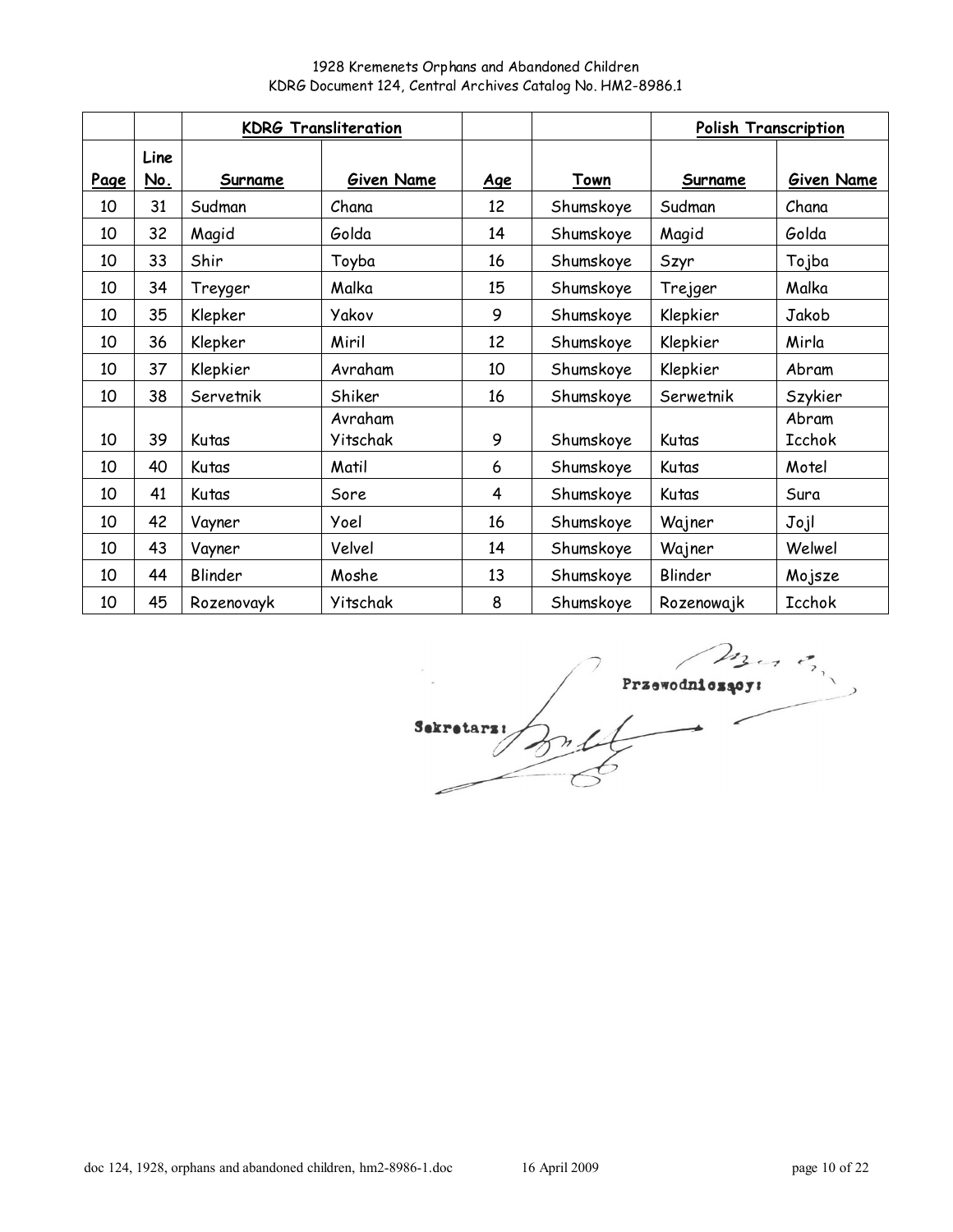[pp 11-12]

# List Orphans under Association care in Belozerka (Bialozerka)

|      |                | <b>KDRG Transliteration</b> |              |                |           | <b>Polish Transcription</b> |              |
|------|----------------|-----------------------------|--------------|----------------|-----------|-----------------------------|--------------|
|      | Line           |                             |              |                |           |                             |              |
| Page | No.            | Surname                     | Given Name   | <u>Age</u>     | Town      | Surname                     | Given Name   |
| 11   | 1              | Breytelman                  | Nachman Leyb | 15             | Belozerka | Brejtelman                  | Nachman Lejb |
| 11   | $\overline{c}$ | Breytelman                  | Shlome       | 14             | Belozerka | Brejtelman                  | Szloma       |
| 11   | 3              | Breytelman                  | Yakov        | 16             | Belozerka | Brejtelman                  | Jakob        |
| 11   | 4              | Shteynvolf                  | Sheyndil     | 16             | Belozerka | Sztejnwolf                  | Szejndla     |
| 11   | 5              | Ayzman                      | Moshe        | 13             | Belozerka | Ajzman                      | Mojsze       |
| 11   | 6              | Niemietshenitser            | Avraham      | 16             | Belozerka | Niemieczenicer              | Abram        |
| 11   | 7              | Niemietshenitser            | Rivke        | 12             | Belozerka | Niemieczenicer              | Rywka        |
| 11   | 8              | Blechman                    | Liba         | 16             | Belozerka | Blechman                    | Liba         |
| 11   | 9              | Blechman                    | Hinda        | 11             | Belozerka | Blechman                    | Hinda        |
| 11   | 10             | Blechman                    | Chaya        | 9              | Belozerka | Blechman                    | Chaja        |
| 11   | 11             | Shvartsapel                 | Chayim       | 13             | Belozerka | Szwarcapel                  | Chaim        |
| 11   | 12             | <b>Bik</b>                  | Ita          | 13             | Belozerka | <b>Bik</b>                  | Ita          |
| 11   | 13             | <b>Bik</b>                  | Sore         | 12             | Belozerka | <b>Bik</b>                  | Sura         |
| 11   | 14             | <b>Bik</b>                  | Barukh       | 16             | Belozerka | <b>Bik</b>                  | Boruch       |
| 11   | 15             | Guber                       | Chaya Dvore  | 11             | Belozerka | Guber                       | Chaja Dwojra |
| 11   | 16             | Guber                       | Golda        | 6              | Belozerka | Guber                       | Golda        |
| 11   | 17             | Meylkier                    | Matil        | 16             | Belozerka | Mejlkier                    | Motel        |
| 11   | 18             | Meylkier                    | Chayim       | 15             | Belozerka | Mejlkier                    | Chaim        |
| 11   | 19             | Meylkier                    | Shmuel       | 9              | Belozerka | Mejlkier                    | Szmul        |
| 11   | 20             | Meylkier                    | Leyzer       | 12             | Belozerka | Mejlkier                    | Lejzer       |
| 11   | 21             | Meylkier                    | Shimon       | 13             | Belozerka | Mejlkier                    | Szymon       |
| 11   | 22             | Meylkier                    | Etil         | $\overline{7}$ | Belozerka | Mejlkier                    | Etla         |
| 11   | 23             | Vayner                      | Chayim       | 6              | Belozerka | Wajner                      | Chaim        |
| 11   | 24             | Vayner                      | Yosif        | 4              | Belozerka | Wajner                      | Josif        |
| 11   | 25             | Vayner                      | Leyzer       | 8              | Belozerka | Wajner                      | Lejzer       |
| 12   | 26             | Gidanski                    | Avraham      | 10             | Belozerka | Gidanski                    | Abram        |
| 12   | 27             | Gidanska                    | Rachel       | 3              | Belozerka | Gidanska                    | Ruchla       |
| 12   | 28             | Altman                      | Freyda       | 14             | Belozerka | Altman                      | Frejda       |
| 12   | 29             | Altman                      | Etye         | 11             | Belozerka | Altman                      | Etja         |
| 12   | 30             | Shafir                      | Shimon       | $\overline{7}$ | Belozerka | Szafir                      | Szymon       |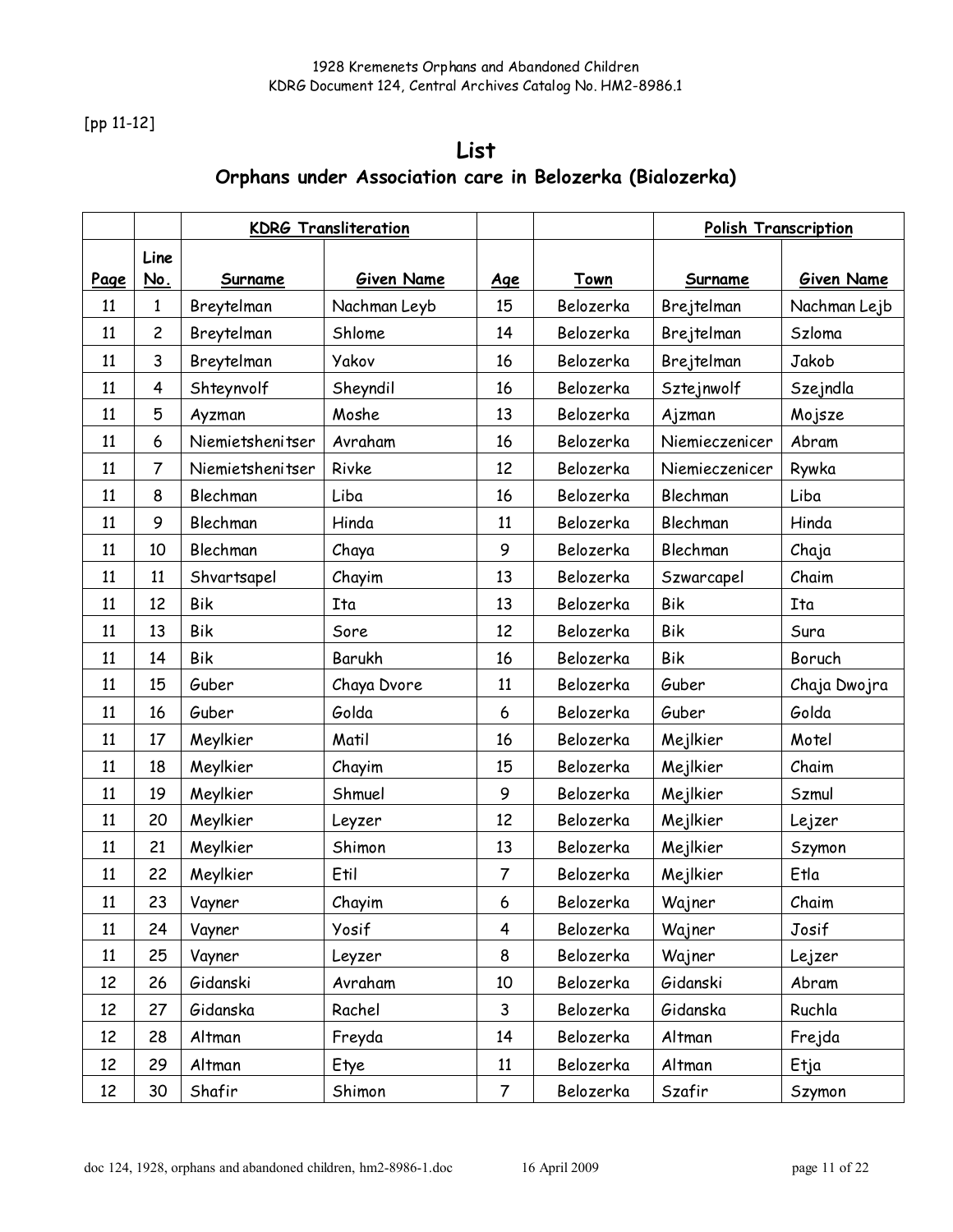|      |                    | <b>KDRG Transliteration</b> |          |            |             | <b>Polish Transcription</b> |               |
|------|--------------------|-----------------------------|----------|------------|-------------|-----------------------------|---------------|
| Page | Line<br><u>No.</u> | Given Name<br>Surname       |          | <u>Age</u> | <u>Town</u> | Surname                     | Given Name    |
| 12   | 31                 | Rovzen                      | Yitschak | 16         | Belozerka   | Rovzen                      | <b>Icchok</b> |
| 12   | 32                 | Skulski                     | Hirsh    | 16         | Belozerka   | Skulski                     | Hersz         |

 $n_{1}$  or  $\ell_{i_{1}}^{+}$ Przewodniczący:

 $\frac{P}{\sqrt{P}}$ Sekretars: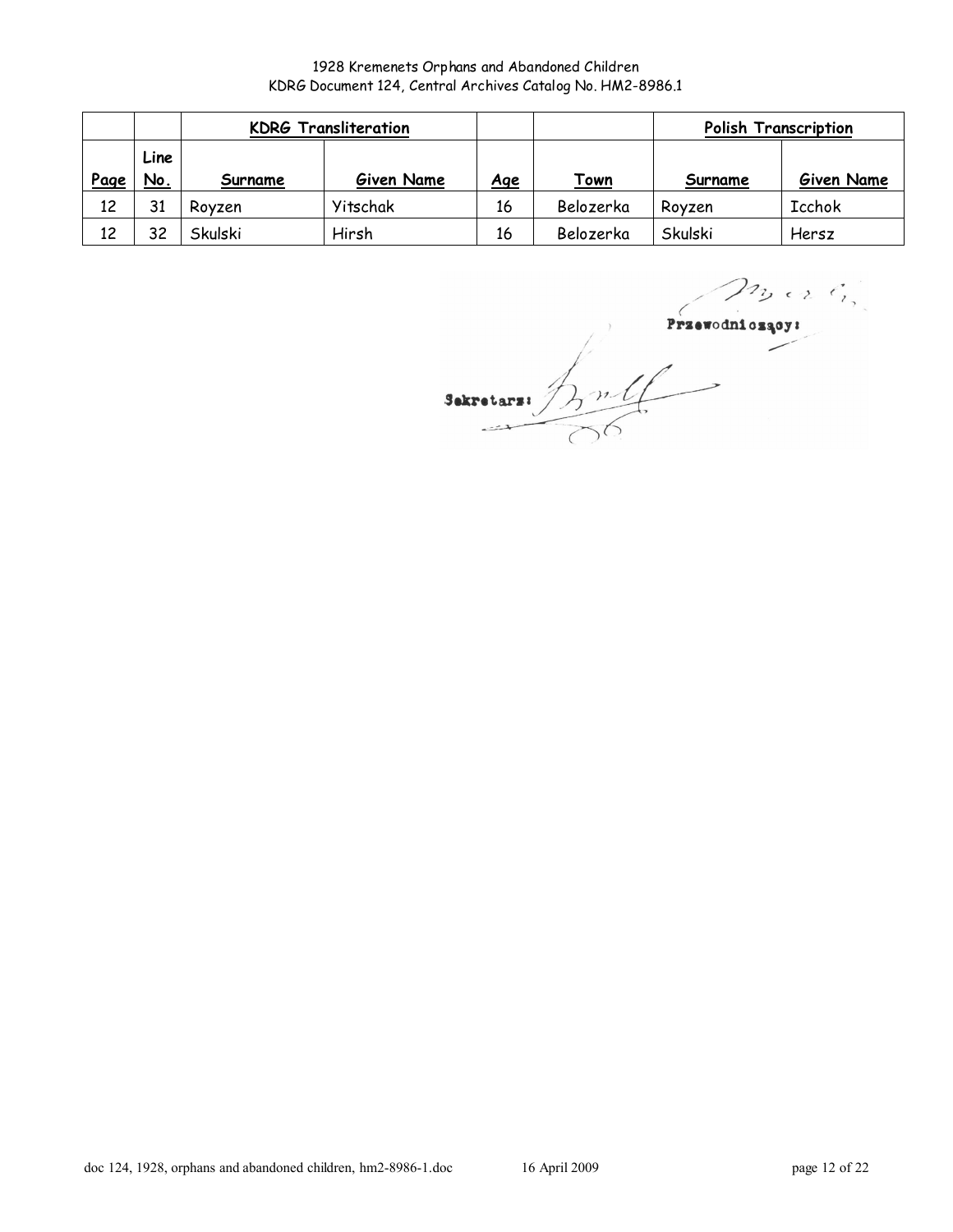[pp 13]

# List Orphans under Association care in Vyshgorodok (Wyszogrodku)

|      |                    | <b>KDRG Transliteration</b> |            |            |             | Polish Transcription |            |
|------|--------------------|-----------------------------|------------|------------|-------------|----------------------|------------|
| Page | Line<br><u>No.</u> | Surname                     | Given Name | <u>Age</u> | Town        | Surname              | Given Name |
| 13   | 1                  | Rumer                       | Luba       | 13         | Vyshgorodok | Rumer                | Luba       |
| 13   | $\overline{c}$     | Baremler                    | Mikhel     | 14         | Vyshgorodok | Baremler             | Michel     |
| 13   | 3                  | Benderski                   | Shifre     | 14         | Vyshgorodok | Benderska            | Szyfra     |
| 13   | 4                  | Benderski                   | Ayzik      | 11         | Vyshgorodok | Benderski            | Ajzyk      |
| 13   | 5                  | Nelik                       | Rachel     | 16         | Vyshgorodok | Nelik                | Ruchla     |
| 13   | 6                  | Zemelbeker                  | Chaya      | 16         | Vyshgorodok | Zemelbekier          | Chaja      |
| 13   | 7                  | Fishman                     | Volf       | 11         | Vyshgorodok | Fiszman              | Wolf       |
| 13   | 8                  | Arbet                       | Yenta      | 13         | Vyshgorodok | Arbet                | Jenta      |
| 13   | 9                  | Kilim                       | Liba       | 16         | Vyshgorodok | Kilim                | Liba       |
| 13   | 10                 | Katshka                     | Feyga      | 12         | Vyshgorodok | Kaczka               | Fejga      |
| 13   | 11                 | Mover                       | Etye       | 12         | Vyshgorodok | Mower                | Etja       |
| 13   | 12                 | Mover                       | Hirsh      | 8          | Vyshgorodok | Mower                | Hersz      |
| 13   | 13                 | Mover                       | Moshe      | 15         | Vyshgorodok | Mower                | Mojsze     |
| 13   | 14                 | Mover                       | Tsila      | 8          | Vyshgorodok | Mower                | Cyla       |
| 13   | 15                 | Shtraykh                    | Shaya      | 6          | Vyshgorodok | Sztrajch             | Szaja      |

przewodnios:  $\begin{array}{c}\n\sqrt{1-\frac{1}{2}} \\
\hline\n\end{array}$ Sekretars:  $\bigg)$  $\overline{\lambda}$ 

 $C_{2}$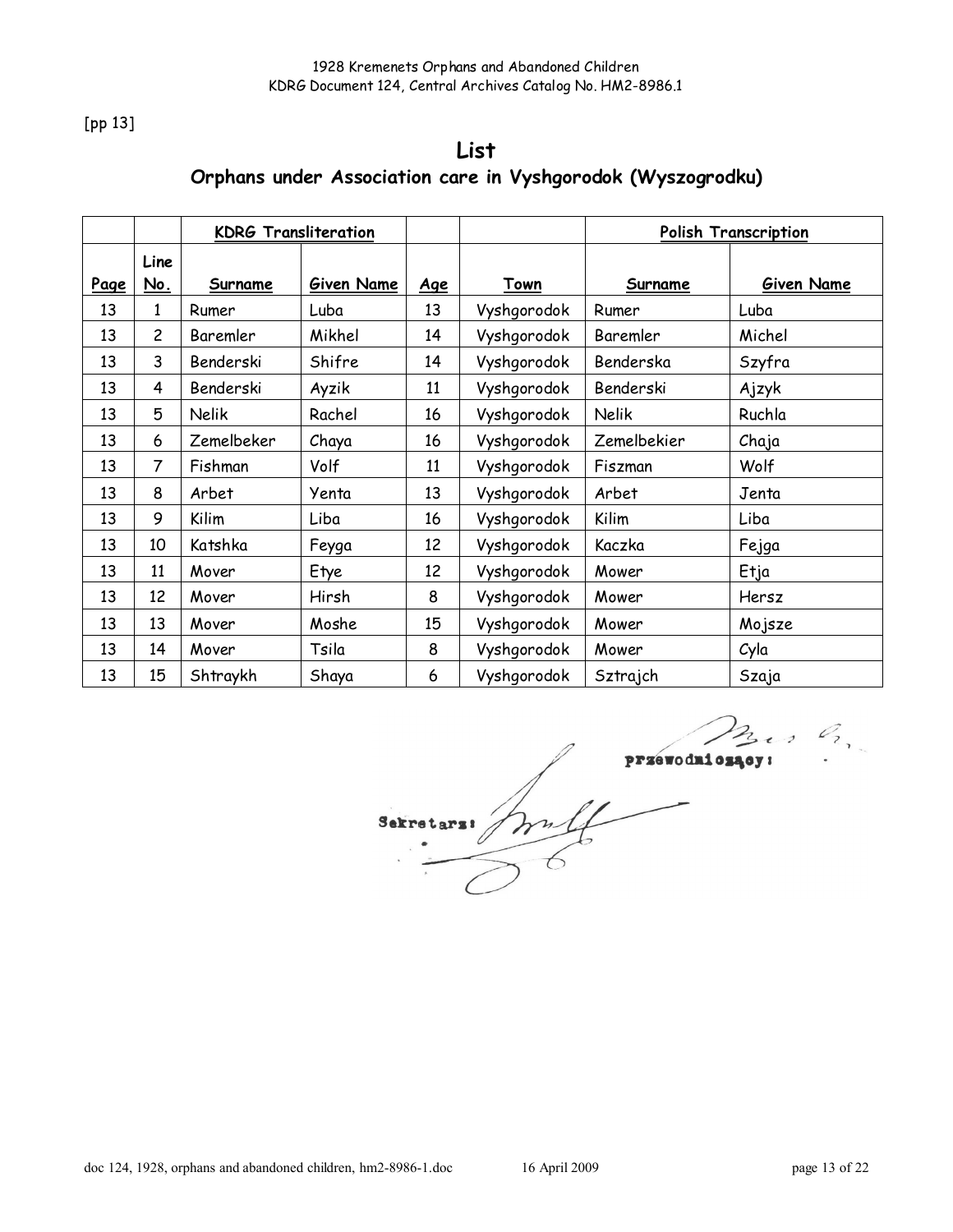[pp 14-17]

# List

### Orphans under Association care in Kremenets (Krzemiencu)

### Notes to Kremenets Children list:

- 1. Next to the first 20 children names (on page 14) and 3 names on lines 106-108 (on page 18), there is a note: located in orphanage
- 2. Next to five children identified in the list from No 21 to 25 inclusive, Ozeranski, Hersh, Yosef, Chana (Ozeranski Hersz, Josif and Chana) and Zinger, Yitschak and Yakov (Zynger, Icchok and Jakob), there is a note: Placed in private care

3. Exactly the same note, "placed under private care" appears on pages 15, 16 and 17

|      |                         | <b>KDRG Transliteration</b> |              |     |                  | <b>Polish Transcription</b> |               |
|------|-------------------------|-----------------------------|--------------|-----|------------------|-----------------------------|---------------|
| Page | Line<br>No.             | Surname                     | Given Name   | Age | Town             | Surname                     | Given Name    |
| 14   | 1                       | Blay                        | Chayim       | 15  | <b>Kremenets</b> | Blaj                        | Chaim         |
| 14   | $\overline{\mathsf{c}}$ | Blay                        | Toyba        | 13  | Kremenets        | Blaj                        | Tojba         |
| 14   | 3                       | Breytman                    | Gisa         | 15  | Kremenets        | Brejtman                    | Gisia         |
| 14   | 4                       | Breytman                    | Yisrael      | 13  | <b>Kremenets</b> | Brejtman                    | Israel        |
| 14   | 5                       | Brizgal                     | Sima         | 16  | Kremenets        | Bryzgal                     | Sima          |
| 14   | 6                       | Tsimerman                   | Asher        | 15  | Kremenets        | Cymerman                    | Uszer         |
| 14   | 7                       | Tsvit                       | Yakov        | 15  | Kremenets        | Cwit                        | Jakob         |
| 14   | 8                       | Gisel                       | Brayndil     | 16  | Kremenets        | Gissel                      | Brajndla      |
| 14   | 9                       | Kanter                      | Pesya        | 16  | <b>Kremenets</b> | Kanter                      | Pesia         |
| 14   | 10                      | Kaver                       | Rachel       | 14  | Kremenets        | Kawer                       | Ruchla        |
| 14   | 11                      | Karaim                      | Feyga        | 16  | <b>Kremenets</b> | Karaim                      | Fejga         |
| 14   | 12                      | Meylisker                   | Luzer        | 8   | Kremenets        | Mejliskier                  | Luzer         |
| 14   | 13                      | Sharf                       | Yakov        | 16  | <b>Kremenets</b> | Szarf                       | Jakob         |
| 14   | 14                      | Sheyer                      | Rachel       | 12  | Kremenets        | Szejer                      | Ruchla        |
| 14   | 15                      | Sheynis                     | <b>Yakov</b> | 14  | Kremenets        | <b>Szejnis</b>              | Jakob         |
| 14   | 16                      | Sheynfayn                   | Peril        | 16  | <b>Kremenets</b> | Szejnfajn                   | Perla         |
| 14   | 17                      | Shmukler                    | Rachel       | 10  | Kremenets        | Szmukler                    | Ruchla        |
| 14   | 18                      | Feldman                     | Sonya        | 13  | Kremenets        | Feldman                     | Sonia         |
| 14   | 19                      | Tishler                     | Avraham      | 14  | Kremenets        | Tyszler                     | Abram         |
| 14   | 20                      | Tishler                     | Akiva        | 13  | Kremenets        | Tyszler                     | Kiwa          |
| 14   | 21                      | Ozeranski                   | Hirsh        | 8   | Kremenets        | Ozeranski                   | Hersz         |
| 14   | 22                      | Ozeranski                   | Yosif        | 12  | Kremenets        | Ozeranski                   | Josif         |
| 14   | 23                      | Ozeranski                   | Chana        | 10  | Kremenets        | Ozeranski                   | Chana         |
| 14   | 24                      | Zinger                      | Yitschak     | 15  | Kremenets        | Zynger                      | <b>Icchok</b> |
| 14   | 25                      | Zinger                      | Yakov        | 13  | Kremenets        | Zynger                      | Jakob         |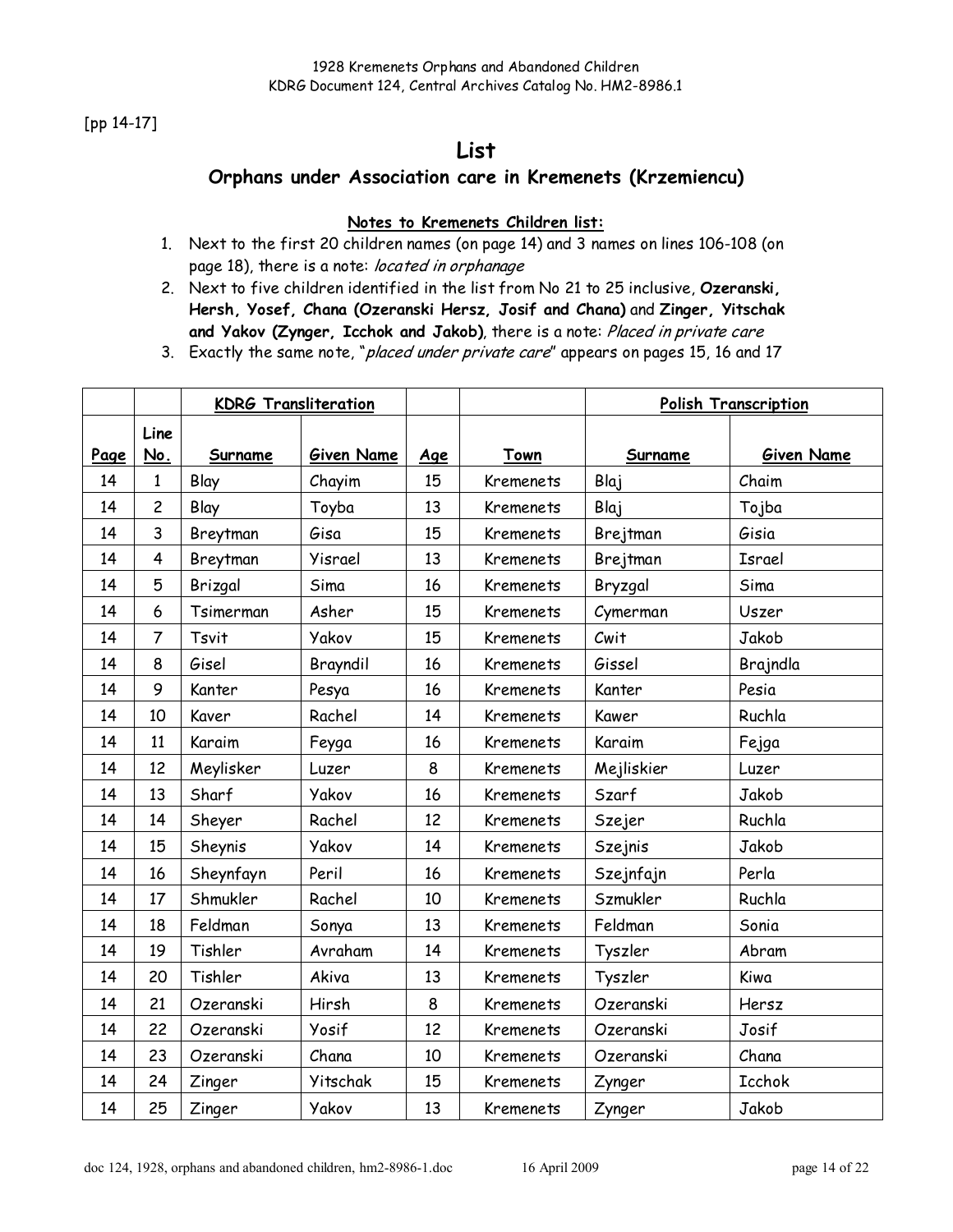|      |      | <b>KDRG Transliteration</b> |             |                |                  | <b>Polish Transcription</b> |             |
|------|------|-----------------------------|-------------|----------------|------------------|-----------------------------|-------------|
|      | Line |                             |             |                |                  |                             |             |
| Page | No.  | Surname                     | Given Name  | Age            | Town             | Surname                     | Given Name  |
| 15   | 26   | Oks                         | Nechama     | 4              | Kremenets        | Oks                         | Nachama     |
| 15   | 27   | Oks                         | Leye        | $\overline{7}$ | Kremenets        | Oks                         | Leja        |
| 15   | 28   | Oks                         | Sonya       | 11             | Kremenets        | Oks                         | Sonia       |
| 15   | 29   | Oks                         | Tsiril      | 13             | Kremenets        | Oks                         | Cyrla       |
| 15   | 30   | Arbeturer                   | Reyza       | 14             | Kremenets        | Arbeturer                   | Rejza       |
| 15   | 31   | Baran                       | Leye        | 15             | Kremenets        | Baran                       | Leja        |
| 15   | 32   | Bazhiger                    | Chana       | 16             | <b>Kremenets</b> | Bażyger                     | Chana       |
| 15   | 33   | Blay                        | Tsipa       | 13             | Kremenets        | Blaj                        | Cipa        |
| 15   | 34   | Breytman                    | Tsipa       | 16             | Kremenets        | Brejtman                    | $C$ ipa     |
| 15   | 35   | Berger                      | Moshe       | 12             | <b>Kremenets</b> | Bergier                     | Mojsze      |
| 15   | 36   | Brizgal                     | Chana       | 12             | Kremenets        | Bryzgal                     | Chana       |
| 15   | 37   | Girzhel                     | Brayndil    | 16             | <b>Kremenets</b> | Girżel                      | Brajndla    |
| 15   | 38   | Gelder                      | Leyb        | 10             | Kremenets        | Gelder                      | Lejb        |
| 15   | 39   | Grinshteyn                  | Chaya Hinda | 12             | Kremenets        | Grinsztejn                  | Chaja Hinda |
| 15   | 40   | Gelbach                     | Menya       | 16             | Kremenets        | Gelbach                     | Menia       |
| 15   | 41   | Guz                         | Nechama     | 13             | Kremenets        | Guz                         | Nachama     |
| 15   | 42   | Guz                         | Chaya       | 12             | Kremenets        | Guz                         | Chaja       |
| 15   | 43   | Goldenberg                  | Bentsalel   | 14             | Kremenets        | Goldenberg                  | Bencalel    |
| 15   | 44   | Goldenberg                  | Miryam      | 16             | Kremenets        | Goldenberg                  | Mirjam      |
| 15   | 45   | Gorin                       | Yoel        | 13             | Kremenets        | Gorin                       | Jojl        |
| 15   | 46   | Deskaez                     | Chana       | 11             | Kremenets        | Deskaez                     | Chana       |
| 15   | 47   | Halpern                     | Hirsh       | 12             | Kremenets        | Halpern                     | Hersz       |
| 15   | 48   | Oks                         | Chaya Liba  | 15             | Kremenets        | Oks                         | Chaja Liba  |
| 15   | 49   | Watsman                     | Munya       | 16             | Kremenets        | Wacman                      | Munia       |
| 15   | 50   | Weytsman                    | Meyer       | 15             | Kremenets        | Wejcman                     | Mejer       |
| 15   | 51   | Zilberg                     | Tema        | 14             | Kremenets        | Zylberg                     | Tema        |
| 16   | 52   | Tsharna                     | Beyla       | 13             | Kremenets        | Czarna                      | Bejla       |
| 16   | 53   | Tsheshinetski               | Moshe       | 14             | Kremenets        | Czeszyniecki                | Mojsze      |
| 16   | 54   | Tsheshinetski               | Yisrael     | 13             | Kremenets        | Czeszyniecki                | Srul        |
| 16   | 55   | Tesler                      | Yosif       | 12             | Kremenets        | Tesler                      | Josif       |
| 16   | 56   | Ludman                      | Leybush     | 11             | Kremenets        | Ludman                      | Lejbusz     |
| 16   | 57   | Ludman                      | Mendil      | 8              | Kremenets        | Ludman                      | Mendel      |
| 16   | 58   | Ludman                      | Chaya Peril | 4              | Kremenets        | Ludman                      | Chaja Perla |
| 16   | 59   | Libman                      | Etil        | 14             | Kremenets        | Libman                      | Etla        |
| 16   | 60   | Lempel                      | Rachel      | 16             | Kremenets        | Lempel                      | Ruchla      |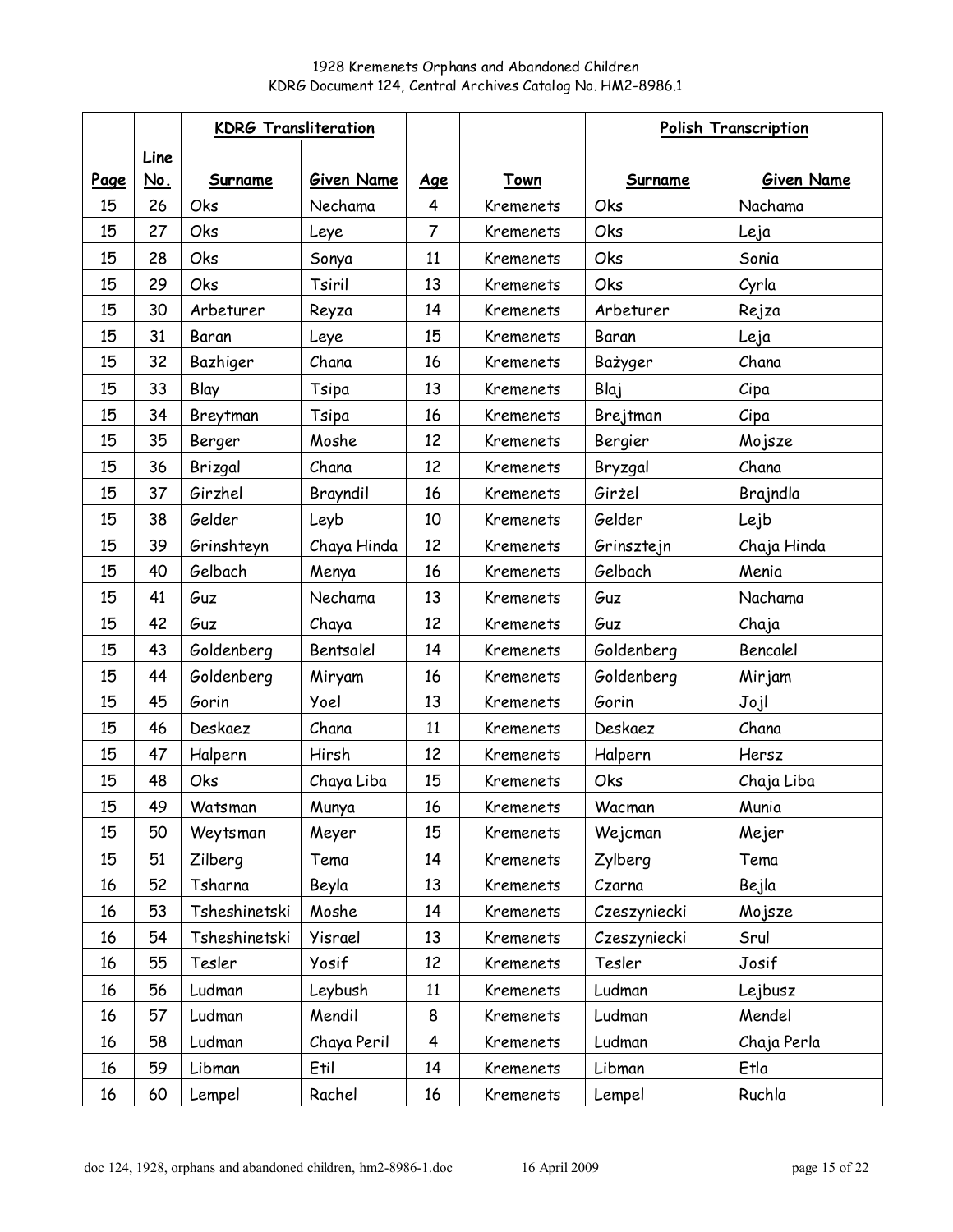|      |      | <b>KDRG Transliteration</b> |            |                |                  | <b>Polish Transcription</b> |               |
|------|------|-----------------------------|------------|----------------|------------------|-----------------------------|---------------|
|      | Line |                             |            |                |                  |                             |               |
| Page | No.  | Surname                     | Given Name | Age            | Town             | Surname                     | Given Name    |
| 16   | 61   | Landa                       | Beril      | 11             | Kremenets        | Landa                       | Berl          |
| 16   | 62   | Landa                       | Hene       | 14             | <b>Kremenets</b> | Landa                       | Genia         |
| 16   | 63   | Marqulis                    | Rivke      | 15             | Kremenets        | Margulis                    | Rywka         |
| 16   | 64   | Margulis                    | Szulim     | 13             | Kremenets        | Margulis                    | Szulim        |
| 16   | 65   | Mardish                     | Gitil      | 15             | Kremenets        | Mardysz                     | Gitla         |
| 16   | 66   | Mardish                     | Avraham    | 12             | Kremenets        | Mardysz                     | Abram         |
| 16   | 67   | Mardish                     | Chayim     | 14             | <b>Kremenets</b> | Mardysz                     | Chaim         |
| 16   | 68   | Mardish                     | Leyzer     | 12             | Kremenets        | Mardysz                     | Lejzer        |
| 16   | 69   | Meyliker                    | Leyzer     | 10             | Kremenets        | Mejlikier                   | Lejzer        |
| 16   | 70   | Yergis                      | Yosif      | 12             | Kremenets        | Jergis                      | Josif         |
| 16   | 71   | Noyfakh                     | Chaya      | 26             | <b>Kremenets</b> | Nojfach                     | Chaja         |
| 16   | 72   | Skulski                     | Sore       | 13             | <b>Kremenets</b> | Skulska                     | Sura          |
| 16   | 73   | Sarser                      | Chaya      | $\overline{7}$ | Kremenets        | Sarser                      | Chaja         |
| 16   | 74   | Sarser                      | Avraham    | 9              | Kremenets        | Sarser                      | Abram         |
| 16   | 75   | Sarser                      | Mindel     | 10             | Kremenets        | Sarser                      | Mindla        |
| 16   | 76   | Fishman                     | Sore       | 13             | Kremenets        | Fiszman                     | Sura          |
| 16   | 77   | Fishman                     | Golda      | 15             | Kremenets        | Fiszman                     | Golda         |
| 16   | 78   | Fisherman                   | Shulim     | 14             | Kremenets        | Fiszerman                   | <b>Szulim</b> |
| 17   | 79   | Fisherman                   | Mindel     | 15             | Kremenets        | Fiszerman                   | Mindla        |
| 17   | 80   | Fisherman                   | Ester      | 11             | <b>Kremenets</b> | Fiszerman                   | Estera        |
| 17   | 81   | Fridkis                     | Miryam     | 15             | Kremenets        | Frydkis                     | Mirjam        |
| 17   | 82   | Kirzhner                    | Rachel     | 10             | Kremenets        | Kirżner                     | Ruchla        |
| 17   | 83   | Kiperman                    | Nate       | 14             | Kremenets        | Kiperman                    | Nuta          |
| 17   | 84   | Kazeltshuk                  | Rachel     | 10             | Kremenets        | Kazelczuk                   | Ruchla        |
| 17   | 85   | Keselman                    | Reyza      | 13             | Kremenets        | Keselman                    | Rejza         |
| 17   | 86   | Kritser                     | Sinya      | 14             | Kremenets        | Krycer                      | Sinia         |
| 17   | 87   | Kiperman                    | Chaya      | 11             | Kremenets        | Kiperman                    | Chaja         |
| 17   | 88   | Kiperman                    | Yodil      | 10             | Kremenets        | Kiperman                    | Judel         |
| 17   | 89   | Keselman                    | Munya      | 8              | Kremenets        | Keselman                    | Munia         |
| 17   | 90   | Krayzelman                  | Miryam     | 13             | Kremenets        | Krajzelman                  | Mirjam        |
| 17   | 91   | Tsiperfin                   | Basye      | 11             | Kremenets        | Ciperfin                    | Basia         |
| 17   | 92   | Tsiperfin                   | Toyba      | 15             | Kremenets        | Ciperfin                    | Tojba         |
| 17   | 93   | Tsiperfin                   | Dvore      | 14             | Kremenets        | Ciperfin                    | Dwojra        |
| 17   | 94   | Tayer                       | Brukhe     | 15             | Kremenets        | Tajer                       | Brucha        |
| 17   | 95   | Terer                       | Ayzik      | 14             | Kremenets        | Terer                       | Ajzyk         |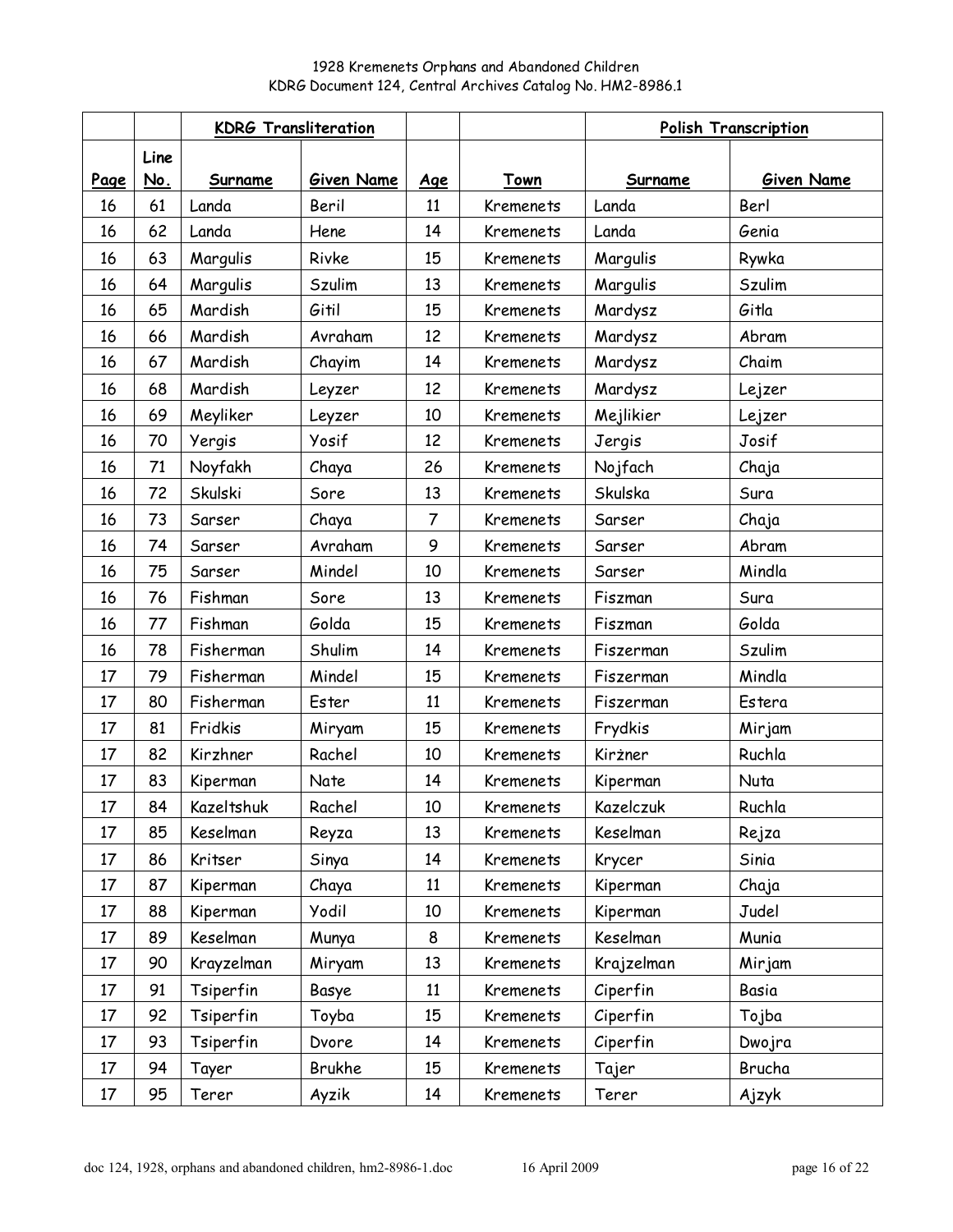1928 Kremenets Orphans and Abandoned Children KDRG Document 124, Central Archives Catalog No. HM2-8986.1

|             |             | <b>KDRG Transliteration</b> |            |            |           | <b>Polish Transcription</b> |            |
|-------------|-------------|-----------------------------|------------|------------|-----------|-----------------------------|------------|
| <u>Page</u> | Line<br>No. | Surname                     | Given Name | <u>Age</u> | Town      | <b>Surname</b>              | Given Name |
| 17          | 96          | Shapinka                    | Bunya      | 11         | Kremenets | Szapinka                    | Bunia      |
| 17          | 97          | Shapinka                    | Miryam     | 14         | Kremenets | Szapinka                    | Mirjam     |
| 17          | 98          | Sheyer                      | Yodil      | 15         | Kremenets | Szejer                      | Judel      |
| 17          | 99          | Shifris                     | Mordekhay  | 11         | Kremenets | Szyfrys                     | Mordcha    |
| 17          | 100         | Sharf                       | Etil       | 10         | Kremenets | Szarf                       | Etla       |
| 17          | 101         | Shifris                     | Yosif      | 9          | Kremenets | Szyfrys                     | Josif      |
| 17          | 102         | Shifris                     | Moshe      | 12         | Kremenets | Szyfrys                     | Mojsze     |
| 17          | 103         | Shifris                     | Matil      | 13         | Kremenets | Szyfrys                     | Matla      |
| 17          | 104         | Sheyer                      | Shulim     | 11         | Kremenets | Szejer                      | Szulim     |
| 17          | 105         | Shteynberg                  | Hirsh      | 15         | Kremenets | Sztejnberg                  | Hersz      |
| 18          | 106         | Rozensvayg                  | Yitschak   | 9          | Kremenets | Rozenswajg                  | Icchok     |
| 18          | 107         | Rozensvayg                  | Yenta      | 10         | Kremenets | Rozenswajq                  | Jenta      |
| 18          | 108         | Kelner                      | Rekhil     | 10         | Kremenets | Kelner                      | Rechla     |

mill modulosque Sekretars: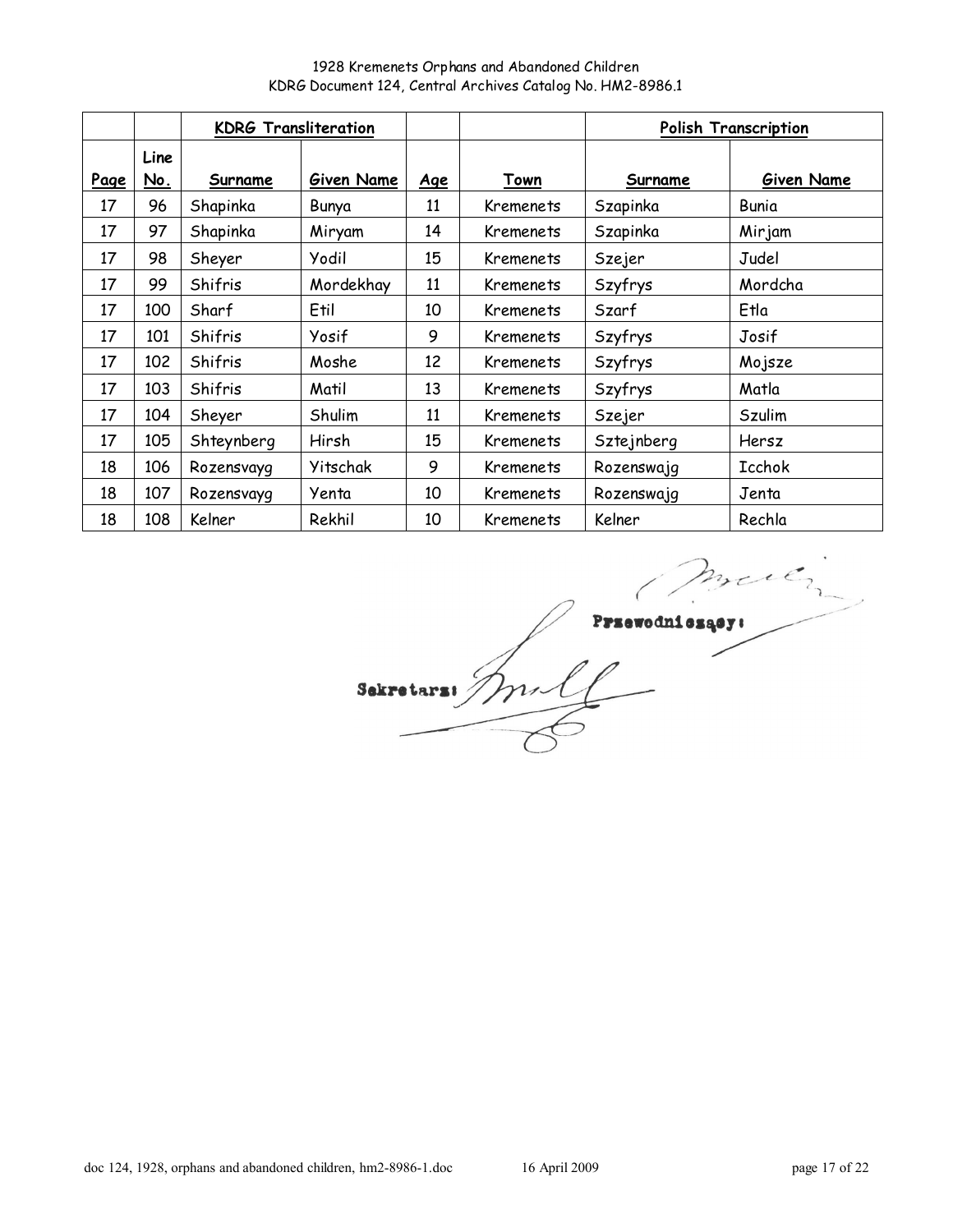## NAME INDEX

NOTE: When both Polish and Hebrew/Yiddish names are given in the text, the transliteration from the Hebrew name is the main entry in this Index. The transliterated Polish name is in parentheses with a "see" reference to the transliterated Hebrew/Yiddish name. We also have used "see also" references when appropriate. Each entry gives the page number and line number separated by a slash.

Adler, Bluma (Adler, Bluma), Vishnevets, 6/14 Adler, Feyga (Adler, Fejga), Vishnevets, 6/15 Ajzman, see Ayzman Akerman, Efraim (Akerman, Froim), Shumskoye, 9/7 Akerman, Nate (Akerman, Nuta), Shumskoye, 9/9 Akerman, Sore (Akerman, Sara), Shumskoye, 9/10 Akerman, Yakov (Akerman, Jakob), Shumskoye, 9/8 Altman, Etye (Altman, Etja), Belozerka, 12/29 Altman, Freyda (Altman, Frejda), Belozerka, 12/28 Arbet, Yenta (Arbet, Jenta), Vyshgorodok, 13/8 Arbeturer, Reyza (Arbeturer, Rejza), Kremenets, 15/30 Ayzenberg, Yakov (Ajzenberg, Jakob), Vishnevets, 6/20 Ayzman, Moshe (Ajzman, Mojsze), Belozerka, 11/5 Baran, Leye (Baran, Leja), Kremenets, 15/31 Baremler, Mikhel (Baremler, Michel), Vyshgorodok, 13/2 Bazhiger, Chana (Bażyger, Chana), Kremenets, 15/32 Benderska, see Benderski Benderski, Shifre (Benderska, Szyfra), Vyshgorodok, 13/3 Berger, Moshe (Bergier, Mojsze), Kremenets, 15/35 Bergier, see Berger

Bik, Barukh (Bik, Baruch), Belozerka, 11/14 Bik, Ita (Bik, Ita), Belozerka, 11/12 Bik, Sore (Bik, Sura), Belozerka, 11/13 Blaj, see Blay Blay, Chayim (Blaj, Chaim), Kremenets, 14/1 Blay, Toyba (Blaj, Tojba), Kremenets, 14/2 Blay, Tsipa (Blaj, Cipa), Kremenets, 15/33 Blechman, Chaya (Blechman, Chaja), Belozerka, 11/10 Blechman, Hinda (Blechman, Hinda), Belozerka, 11/9 Blechman, Liba (Blechman, Liba), Belozerka, 11/8 Blinder, Cheyzkel (Blinder, Chaskiel), Vishnevets, 6/21 Blinder, Moshe (Blinder, Mojsze), Shumskoye, 10/44 Brejtelman, see Breytelman Brejtman, see Breytman Breytelman, Nachman Leyb (Brejtelman, Nachman, Lejb), Belozerka, 11/1 Breytelman, Shlome (Brejtelman, Szloma), Belozerka, 11/2 Breytelman, Yakov (Brejtelman, Jakob), Belozerka, 11/3 Breytman, Gisa (Brejtman, Gisia), Kremenets, 14/3

Breytman, Tsipa (Brejtman, Cipa), Kremenets, 15/34 Breytman, Yisrael (Brejtman, Israel), Kremenets, 14/4 Britva, Brantsye (Brytwa, Brantsia), Vishnevets, 6/7 Britva, Chaya (Brytwa, Chaja), Vishnevets, 6/11 Britva, Dvore (Brytwa, Dwojra), Vishnevets, 6/10 Brizgal, Chana (Bryzgal, Chana), Kremenets, 15/36 Brizgal, Sima (Bryzgal, Sima), Kremenets, 14/5 Brytwa, see Britva Bryzgal, see Brizgal Buchner, see Butshner Burd, Feyga (Burd, Fejga), Pochayev, 8/2 Butshner, Etil (Buchner, Etla), Vishnevets, 6/9 Butshner, Risa (Buchner, Rysia), Vishnevets, 6/19 Ciperfin, see Tsiperfin Cwit, see Tsvit Cymerman, see Tsimerman Czarna, see Tsharna Czeszyniecki, see Tsheshinetski Deskaez, Chana (Deskaez, Chana), Kremenets, 15/46 Dikshteyn, Sore (Diksztejn, Sara), Shumskoye, 9/11 Diksztejn, see Dikshteyn Efros, see Erfus Efrus, Chave (Efros, Chawa), Shumskoye, 10/27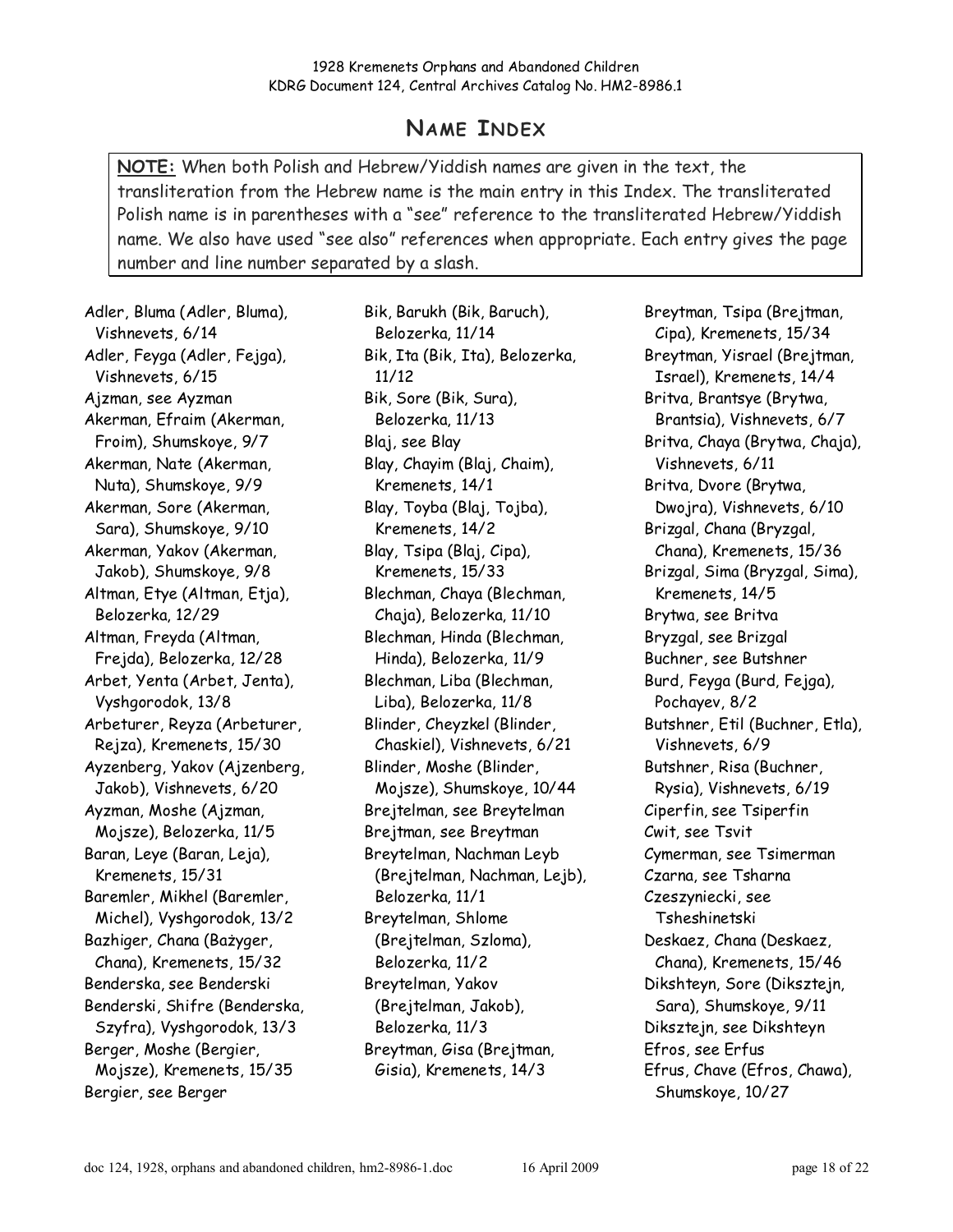Feldman, Sonya (Feldman, Sonia), Kremenets, 14/18 Fisherman, Ester (Fiszerman, Estera), Kremenets, 17/80 Fisherman, Mindel (Fiszerman, Mindel), Kremenets, 17/79 Fisherman, Shulim (Fiszerman, Szulim), Kremenets, 17/78 Fishman, Golda (Fishman, Golda), Kremenets, 16/77 Fishman, Sore (Fiszman, Sura), Kremenets, 16/76 Fishman, Volf (Fiszman, Wolf), Vyshgorodok, 13/7 Fiszman, see Fishman Fridkis, Miryam (Frydkis, Mirjam), Kremenets, 17/81 Frydkis, see Fridkis Garendar, Bene (Garendar, Beni), Shumskoye, 9/21 Garendar, Natan (Garendar, Nusem), Shumskoye, 9/20 Gelbakh, Menya (Gelbach, Menia), Kremenets, 15/40 Gelder, Leyb (Gelder, Lejb), Kremenets, 15/38 Gendelman, see Hendelman Gidanska, see Gidanski Gidanski, Avraham (Gidanski, Abram), Belozerka, 12/26 Gidanski, Rachel (Gidanska, Ruchla), Belozerka, 12/27 Girzhel, Brayndil (Girżel, Brajndla), Kremenets, 15/37 Gisel, Brayndil (Gissel, Brajndla), Kremenets, 14/8 Glezer, Avraham (Glezer, Abram), Shumskoye, 9/6 Glezer, Yosif (Glezer, Josif), Shumskoye, 9/5 Goldberg, Leyzer (Goldberg, Lejzer), Vishnevets, 6/5 Goldenberg, Bentsalel (Goldenberg, Bencalel), Kremenets, 15/43

Goldenberg, Miryam (Goldenberg, Mirjam), Kremenets, 15/44 Gorin, Yoel (Gorin, Jojl), Kremenets, 15/45 Grinshteyn, Chaya Hinda (Grinsztejn, Chaja Hinda), Kremenets, 15/39 Guber, Chaya Dvore (Guber, Chaja, Dwojra), Belozerka, 11/15 Guber, Golda (Guber, Golda), Belozerka, 11/16 Guz, Chaya (Guz, Chaja), Kremenets, 15/42 Guz, Nechama (Guz, Nachama), Kremenets, 15/41 Halpern, Hirsh (Halpern, Hersz), Kremenets, 15/47 Hendelman, Moshe Hirsh (Gendelman, Mojsze Hersz), Pochayev, 8/6 Hurvits, Chayim (Hurwic, Chaim), Shumskoye, 9/22 Hurwic, see Hurvits Jergis, see Yergis Kac, see Katz Kanter, Pesya (Kanter, Pesia), Kremenets, 14/9 Karaim, Feyga (Karaim, Fejga), Kremenets, 14/11 Katshka, Feyga (Kaczka, Fejga), Vyshgorodok, 13/10 Katz, Bene (Kac, Beni), Shumskoye, 9/24 Katz, Fayvil (Kac, Fajwel), Shumskoye, 9/25 Kaver, Rachel (Kawer, Ruchla), Kremenets, 14/10 Kawer, see Kaver Kazelczuk, see Kazeltshuk Kazeltshuk, Rachel (Kazelczuk, Ruchla), Kremenets, 17/84 Kelner, Ester (Kelner, Estera), Vishnevets, 7/29

Kelner, Rekhil (Kelner, Rechla), Kremenets, 17/108 Keselman, Munya (Keselman, Munia), Kremenets, 17/89 Keselman, Reyza (Keselman, Rejza), Kremenets, 17/85 Kilim, Liba (Kilim, Liba), Vyshgorodok, 13/9 Kiperman, Chaya (Kiperman, Chaja), Kremenets, 17/87 Kiperman, Nate (Kiperman, Nuta) Kremenets, 17/83 Kiperman, Yodil (Kiperman, Judel), Kremenets, 17/88 Kirzhner, Rachel (Kirżner, Ruchla), Kremenets, 17/82 Kirżner, see Kirzhner Klepker, Avraham (Klepkier, Abram), Shumskoye, 10/37 Klepker, Golda (Klepkier, Golda), Shumskoye, 9/1 Klepker, Mendel (Klepkier, Mendel), Shumskoye, 9/2 Klepker, Miril (Klepkier, Miril), Shumskoye, 10/36 Klepker, Yakov (Klepkier, Jakob), Shumskoye, 10/35 Klepkier, see Klepker Korenfeld, Dvore (Korenfeld, Dwojra), Vishnevets, 6/4 Korin, Beril (Korin, Berl), Vishnevets, 7/25 Korin, Leybish (Korin, Lejbisz), Vishnevets, 7/26 Korin, Miryam (Korin, Marjim), Vishnevets, 7/27 Korin, Ude (Korin, Udja), Vishnevets, 7/30 Korin, Yitschak (Korin, Icchok), Vishnevets, 7/24 Krajzelman, see Krayzelman Krayzelman, Miryam (Krajzelman, Mirjam), Kremenets, 17/90 Kritser, Sinya (Krycer, Sinia), Kremenets, 17/86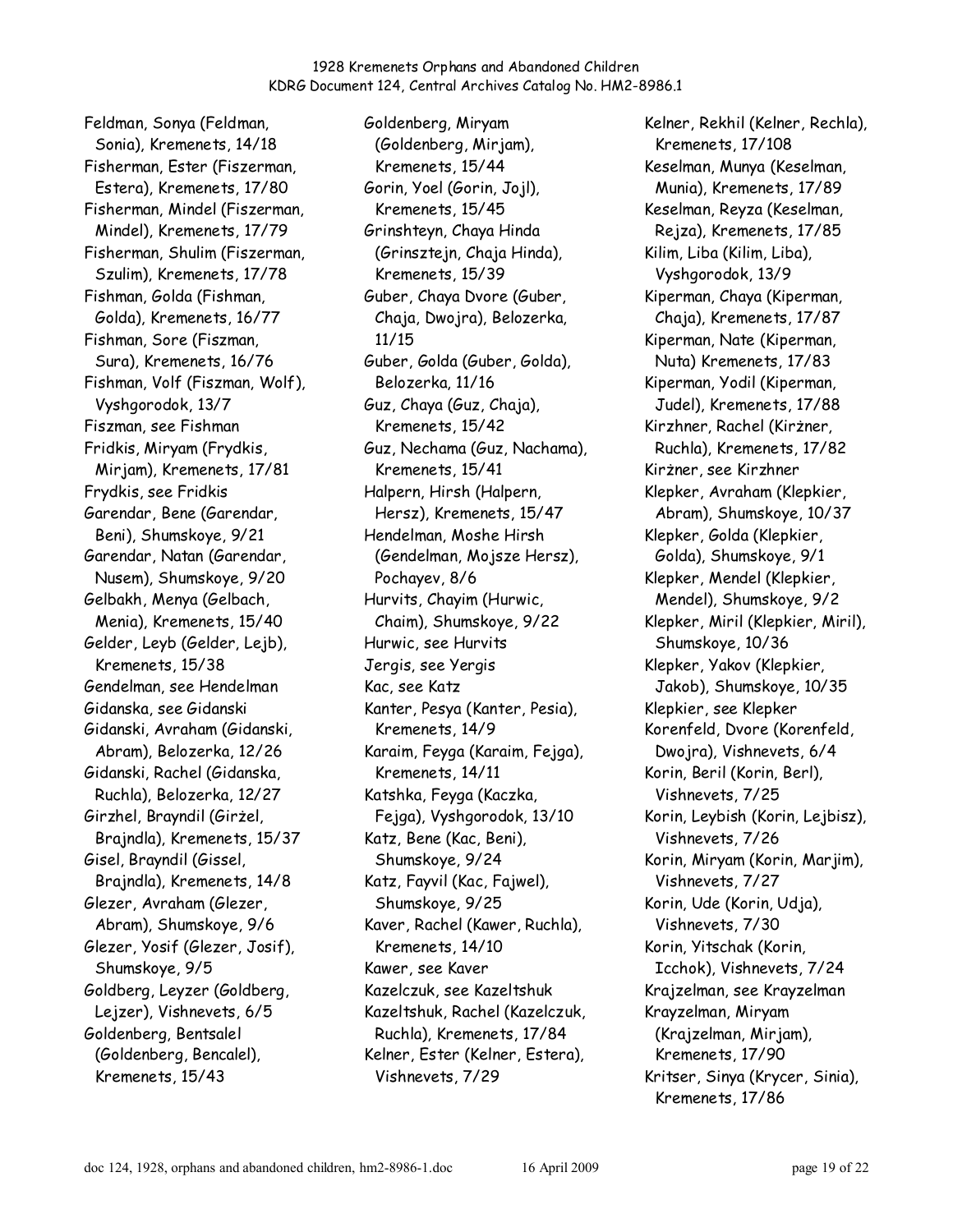Krycer, see Kritser Kutas, Avraham Yitschak (Kutas, Abram Icchok), Shumskoye, 10/39 Kutas, Matil (Kutas, Motel), Shumskoye, 10/40 Kutas, Sore (Kutas, Sura), Shumskoye, 10/41 Landa, Beril (Landa, Berl), Kremenets, 16/61 Landa, Hene (Landa, Genia), Kremenets, 16/62 Lejder, see Leyder Lempel, Rachel (Lempel, Ruchla), Kremenets, 16/60 Lerner, Basye (Lerner, Basia), Pochayev, 8/3 Leyder, Golda (Lejder, Golda), Vishnevets, 6/6 Leyder, Leybish (Lejder, Lejbisz), Vishnevets, 7/31 Libman, Etil (Libman, Etla), Kremenets, 16/59 Libovitsh, Yakov Leyb (Libowicz, Jakob Lejb), Shumskoye, 9/13 Libowisz, see Libovitsh Ludman, Chaya Peril (Ludman, Chaja Perla), Kremenets, 16/58 Ludman, Leybush (Ludman, Lejbusz), Kremenets, 16/56 Ludman, Mendil (Ludman, Mendel), Kremenets, 16/57 Magid, Golda (Magid, Golda), Shumskoye, 10/32 Maldavan, Sore (Maldawan, Sura), Shumskoye, 9/3 Maldavan, Uron (Maldawan, Uran), Shumskoye, 9/4 Maldawan, see Maldovan Marchbejn, see Marchbeyn Marchbeyn, David (Marchbejn, Dawid), Vishnevets, 6/23 Marchbeyn, Sosa (Marchbejn, Sosia), Vishnevets, 6/22

Mardish, Avraham (Mardysz, Abram), Kremenets, 16/66 Mardish, Chayim (Mardysz, Chaim), Kremenets, 16/67 Mardish, Gitil (Mardysz, Gitla), Kremenets, 16/65 Mardish, Leyzer (Mardysz, Lejzer), Kremenets, 16/68 Mardysz, see Mardish Margulis, Idel (Margulis, (Idel), Vishnevets, 7/28 Margulis, Rivke (Margulis, Rywka), Kremenets, 16/63 Margulis, Szulim (Margulis, Szulim), Kremenets, 16/64 Mejliker, see Meyliker9 Mejliskier, see Meylisker Mejlkier, see Meylker Meyliker, Leyzer (Mejliker, Lejzer), Kremenets, 16/69 Meylisker, Luzer (Mejliskier, Luzer), Kremenets, 14/12 Meylker, Chayim (Mejlkier, Chaim), Belozerka, 11/18 Meylker, Etil (Mejlkier, Etla), Belozerka, 11/22 Meylker, Leyzer (Mejlkier, Lejzer), Belozerka, 11/20 Meylker, Matil (Mejlkier, Motel), Belozerka, 11/17 Meylker, Shimon (Mejlkier, Szymon), Belozerka, 11/21 Meylker, Shmuel (Mejlkier, Szmul), Belozerka, 11/19 Moczan, see Motshan Motshan, Malka (Moczan, Malka), Pochayev, 8/1 Mover, Etye (Mower, Etja), Vyshgorodok, 13/11 Mover, Hirsh (Mower, Hersz), Vyshgorodok, 13/12 Mover, Moshe (Mower, Mojsze), Vyshgorodok, 13/13 Mover, Tsila (Mower, Cyla), Vyshgorodok, 13/14

Nelik, Rachel (Nelik, Ruchla), Vyshgorodok, 13/5 Niemieczenicer, see Niemietshenitser Niemietshenitser, Avraham (Niemieczenicer, Abram), Belozerka, 11/6 Niemietshenitser, Rivke (Niemieczenicer, Rywka), Belozerka, 11/7 Nojfach, see Noyfakh Noyfakh, Chaya (Nojfach, Chaja), Kremenets, 16/71 Oks, Chaya Liba (Oks, Chaja Liba), Kremenets, 15/48 Oks, Leye (Oks, Leja), Kremenets, 15/27 Oks, Nechama (Oks, Nachama), Kremenets, 15/26 Oks, Sonya (Oks, Sonia), Kremenets, 15/28 Oks, Tsiril (Oks, Cyrla), Kremenets, 15/29 Ozeranski, Chana (Ozeranski, Chana), Kremenets, 14/23 Ozeranski, Hirsh (Ozeranski, Hersz), Kremenets, 14/21 Ozeranski, Yosif (Ozeranski, Josif), Kremenets, 14/22 Perluk, Ester (Perluk, Estera), Shumskoye, 10/28 Royzen, Yitschak (Royzen, Icchok), Belozerka, 12/31 Rozenovayk, Yitschak (Rozenowajk, Icchok), Shumskoye, 10/45 Rozenowajk, see Rozenovayk Rozensvayg, Yenta (Rozenswajg, Jenta), Kremenets, 17/107 Rozensvayg, Yitschak (Rozenswajg, Icchok), Kremenets, 17/106 Rozenswajg, see Rozensvayg Rudman, Rachel (Rudman, Ruchla), Pochayev, 8/4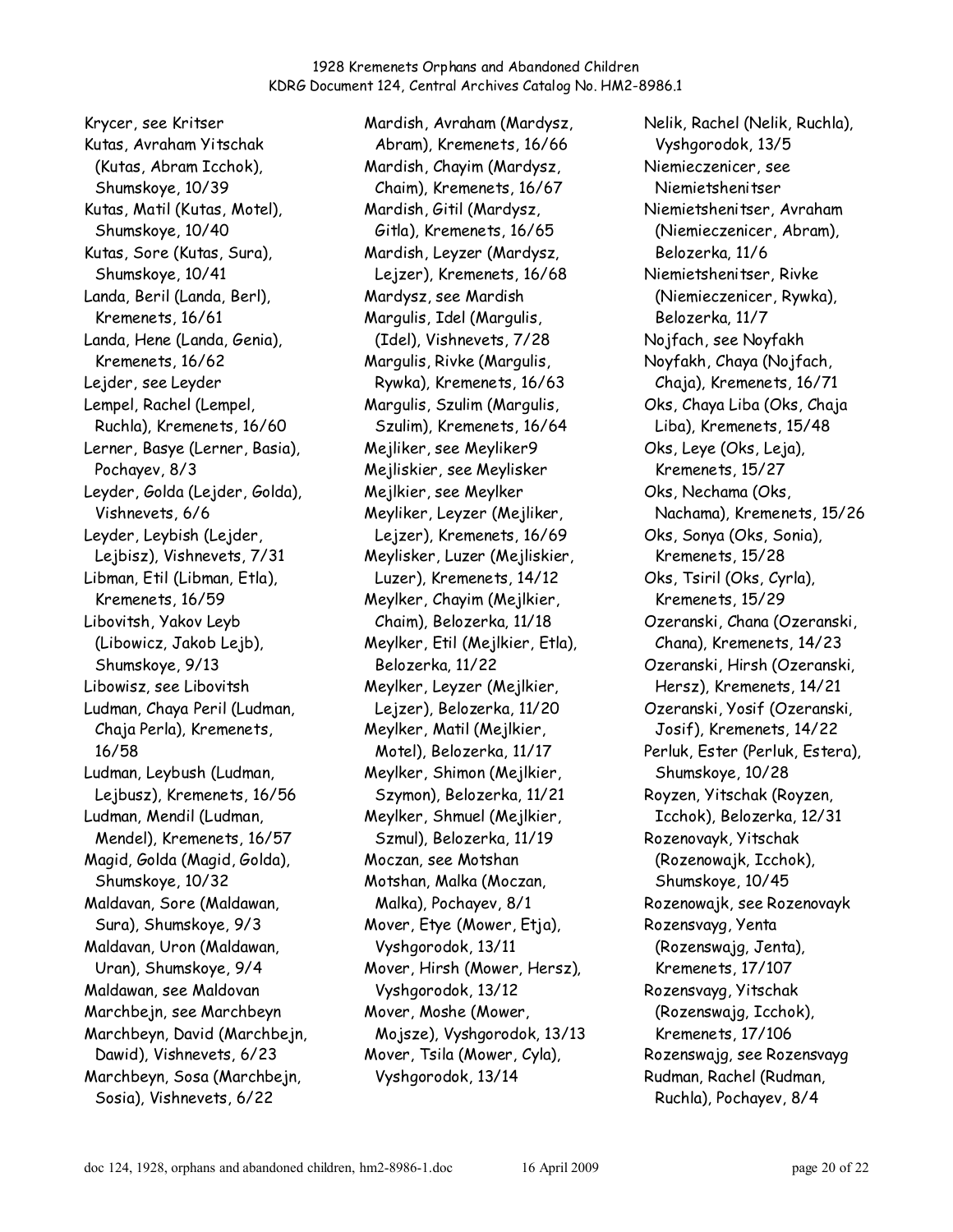Rumer, Luba (Rumer, Luba), Vyshgorodok, 13/1 Sarser, Avraham (Sarser, Abram), Kremenets, 16/74 Sarser, Chaya (Sarser, Chaja), Kremenets, 16/73 Sarser, Mindel (Sarser, Mindla), Kremenets, 16/75 Segal, Ester (Segal, Estera), Vishnevets, 6/16 Segal, Vesye (Segal, Wesia), Vishnevets, 6/17 Servetnik, Shiker (Serwetnik, Szykier), Shumskoye, 10/38 Serwetnik, see Servetnik Shafir, Shimon (Szafir, Szymon), Belozerka, 12/30 Shapinka, Bunya (Szapinka, Bunia), Kremenets, 17/96 Shapinka, Miryam (Szapinka, Mirjam), Kremenets, 17/97 Sharf, Etil (Szarf, Etla), Kremenets, 17/100 Sharf, Yakov (Szarf, Jakob), Kremenets, 14/13 Shechved, Etil (Szechwed, Etla), Shumskoye, 10/30 Shechved, Yakov (Szechwed, Jakob), Shumskoye, 10/29 Sheyer, Basye (Szejer, Basia), Vishnevets, 6/18 Sheyer, Rachel (Szejer, Ruchla), Kremenets, 14/14 Sheyer, Shulim (Szejer, Szulim), Kremenets, 17/104 Sheyer, Yodil (Szejer, Judel), Kremenets, 17/98 Sheynfayn, Peril (Szejnfajn, Perla), Kremenets, 14/16 Sheynis, Yakov (Szejnis, Jakob), Kremenets, 14/15 Shifris, Matil (Szyfrys, Matla), Kremenets, 17/103 Shifris, Mordekhay (Szyfrys, Mordcha), Kremenets, 17/99

Shifris, Moshe (Szyfrys, Mojsze), Kremenets, 17/102 Shifris, Yosif (Szyfrys, Josif), Kremenets, 17/101 Shir, Toyba (Szyr, Tojba), Shumskoye, 10/33 Shmakler, Baba (Szmakler, Babi), Vishnevets, 7/32 Shmakler, Bentsion (Szmakler, Bencjon), Vishnevets, 7/33 Shmukler, Rachel (Szmukler, Ruchla), Kremenets, 14/17 Shterenberg, Ester (Szterenberg, Estera), Vishnevets, 6/1 Shterenberg, Hirsh (Szterenberg, Hersz), Vishnevets, 6/3 Shterenberg, Mindel (Szterenberg, Mindla), Vishnevets, 6/2 Shteynberg, Hirsh (Sztejnberg, Hersz), Kremenets, 17/105 Shteynvolf, Sheyndil (Sztejnwolf, Szejndla), Belozerka, 11/4 Shtraykh, Shaya (Sztrajch, Szaja), Vyshgorodok, 13/15 Shvartsapel, Chayim (Szwarcapel, Chaim), Belozerka, 11/11 Skulska, see Skulski Skulski, Hirsh (Skulski, Hersz), Belozerka, 12/32 Skulski, Sore (Skulska, Sura), Kremenets, 16/72 Sudman, Chana (Sudman, Chana), Shumskoye, 10/31 Sudman, Sore (Sudman, Sura), Vishnevets, 6/8 Szapinka, see Shapinka Szarf, see Sharf Szechwed, see Shechved Szejer, see Sheyer Szejfajn, see Sheynfayn

Szmakler, see Shmakler Szmukler, see Shmukler Sztejnwolf, see Shteynvolf Szterenberg, see Shterenberg Szwarcapel, see Shvartsapel Szyfrys, see Shifris Szyr, see Shir Tajer, see Tayer Tayer, Brukhe (Tajer, Brucha), Kremenets, 17/94 Terer, Ayzik (Terer, Ajzyk), Kremenets, 17/95 Tesler, Yosif (Tesler, Josif), Kremenets, 16/55 Tishler, Akiva (Tyszler, Kiwa), Kremenets, 14/20 Tishler, Avraham (Tyszler, Abram), Kremenets, 14/19 Torozin, Chayim (Torozyn, Chaim), Shumskoye, 9/12 Torozyn, see Torozin Treyger, Malka (Trejger, Malka), Shumskoye, 10/34 Tsharna, Beyla (Czarna, Bejla), Kremenets, 16/52 Tsheshinetski, Moshe (Czeszyniecki, Mojsze), Kremenets, 16/53 Tsheshinetski, Yisrael (Czeszyniecki, Srul), Kremenets, 16/54 Tsimerman, Asher (Cymerman, Uszer), Kremenets, 14/6 Tsiperfin, Basye (Ciperfin, Basia), Kremenets, 17/91 Tsiperfin, Dvore (Ciperfin, Dwojra), Kremenets, 17/93 Tsiperfin, Toyba (Ciperfin, Tojba), Kremenets, 17/92 Tsvit, Yakov (Cwit, Jakob), Kremenets, 14/7 Tyszler, see Tishler Vayner, Avraham (Wajner, Abram), Shumskoye, 9/16